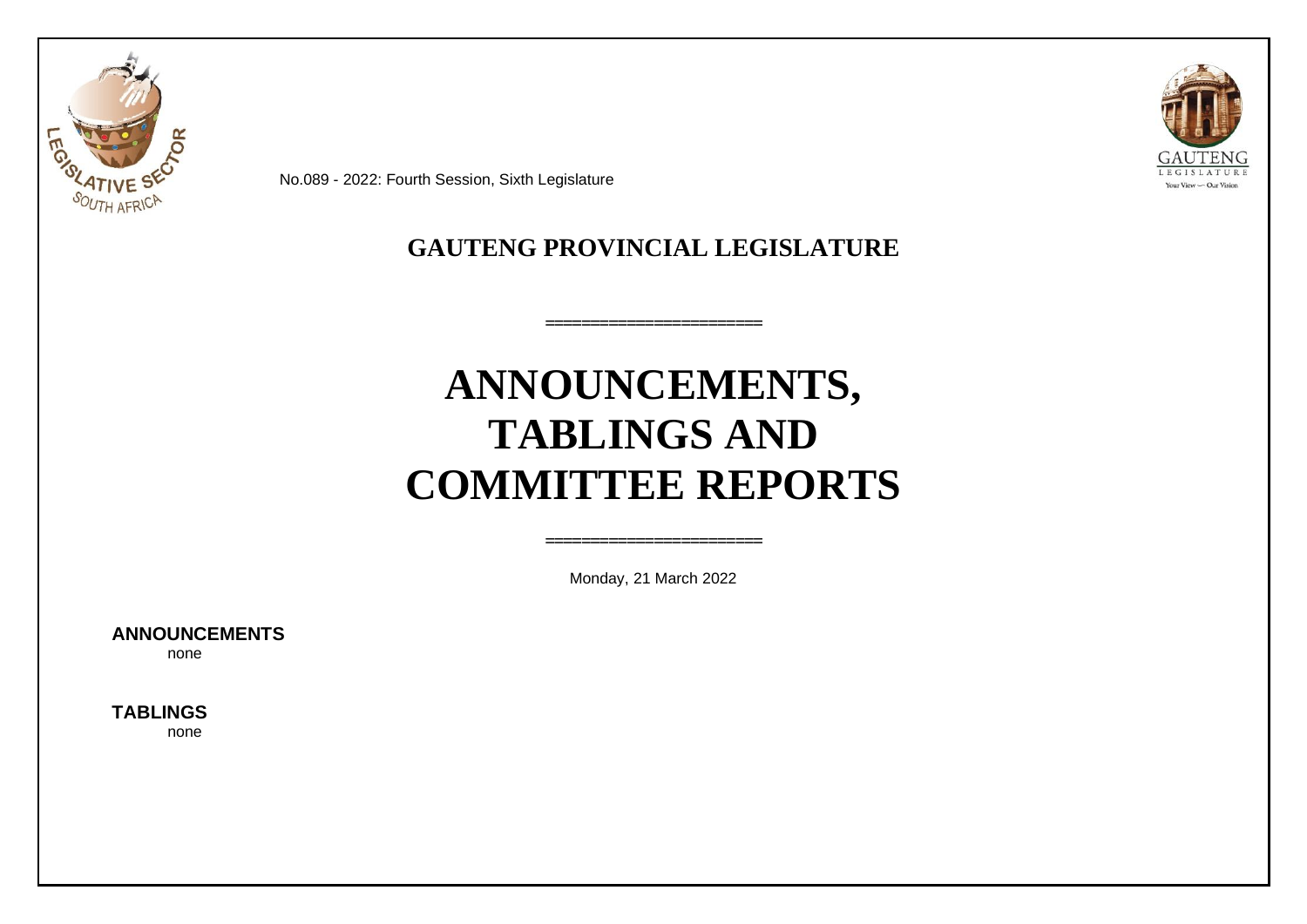## **COMMITTEE REPORTS**<br>1. The Chairperson of the

**1. The Chairperson of the Health Portfolio Committee, Dr. M R Phaladi-Digamela, tabled the Committee's Oversight Report Third Quarterly Performance Report of the Department of Health for the 2021/2022 financial year, as attached:**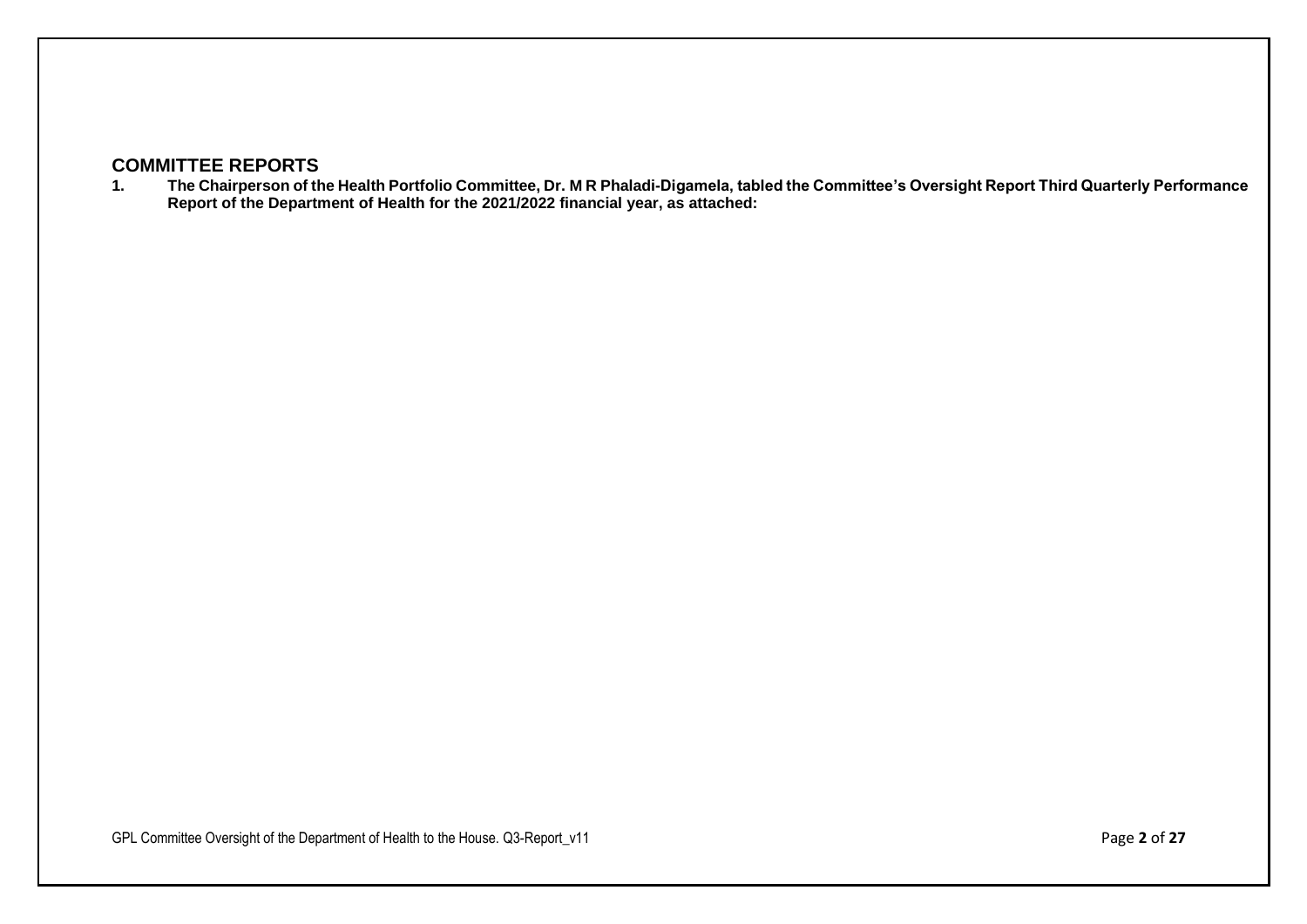## **COMMITTEES QUARTER OVERSIGHT REPORT ON DEPARTMENT / ENTITY PERFORMANCE**

**Portfolio Committee on Health Committee Oversight Report on the Third Quarterly Report of the Department of Health for the 2021/22 Financial Year**

GPL Committee Oversight of the Department of Health to the House. Q3-Report\_v11 **Page 3** of **27**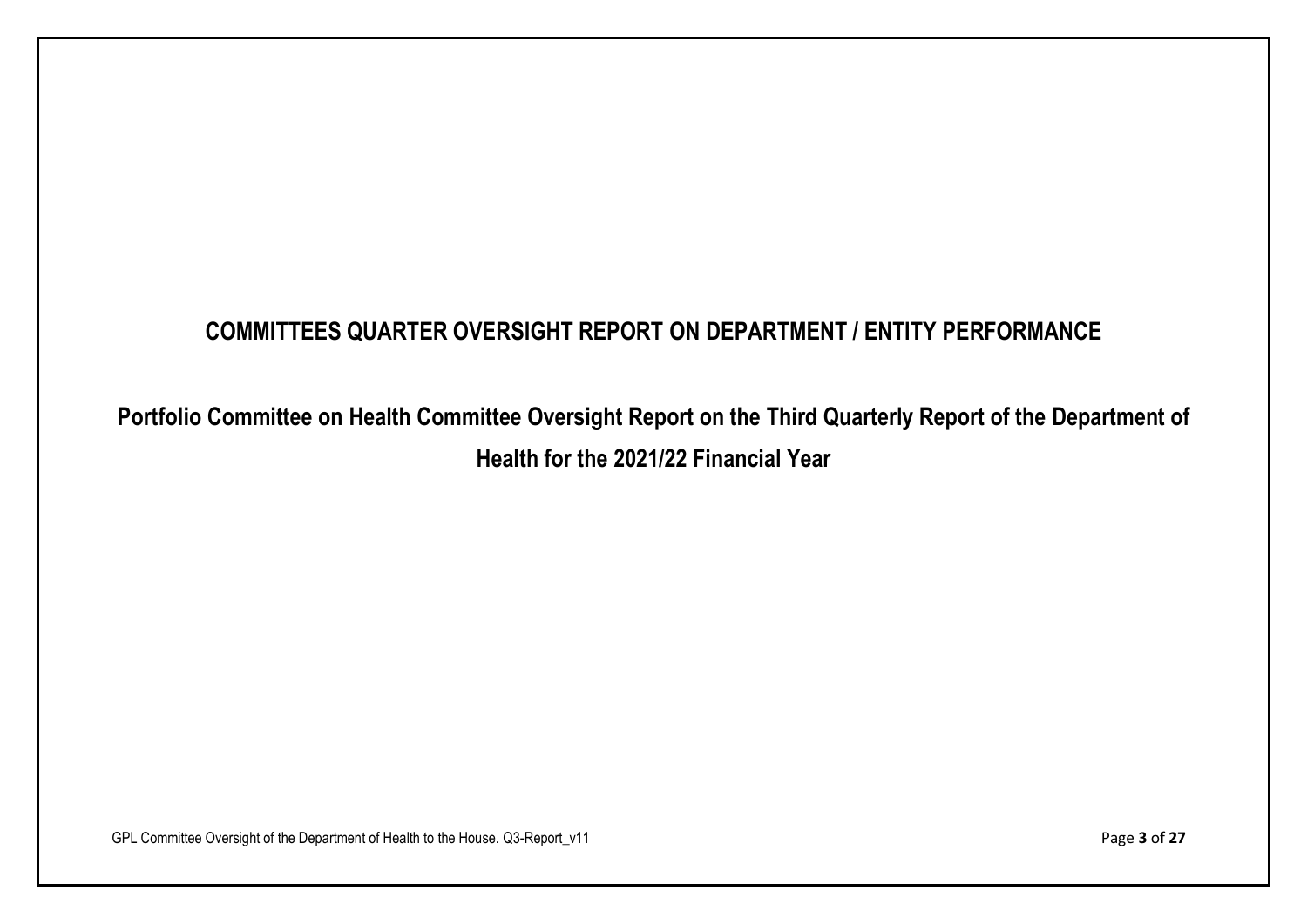| <b>Committee Details</b>            |                               | <b>Department / Entity Details</b>         |                                        |  |
|-------------------------------------|-------------------------------|--------------------------------------------|----------------------------------------|--|
| <b>Name of Committee</b>            | <b>Health Committee</b>       | Name of Department /                       | <b>Department of Health</b>            |  |
|                                     |                               | <b>Entity</b>                              |                                        |  |
| <b>Which Financial Year</b>         | 2021/2022                     | Dept. Budget Vote Nr.                      | 4                                      |  |
| <b>Which Quarter</b>                | 3 <sup>rd</sup>               | <b>MEC Nomathemba Mokgethi</b><br>Hon. MEC |                                        |  |
| <b>Committee Approvals</b>          |                               |                                            |                                        |  |
|                                     | <b>Name</b>                   |                                            | <b>Date Considered by Committee</b>    |  |
| Hon. Chairperson                    | Hon. Rebecca Phaladi-Digamela |                                            | 18th March 2022                        |  |
| <b>Adoption and Tabling</b>         |                               |                                            |                                        |  |
| Date of Final Adoption by Committee |                               |                                            | <b>Scheduled date of House Tabling</b> |  |
| 18th March 2022                     |                               |                                            | <b>22 March 2022</b>                   |  |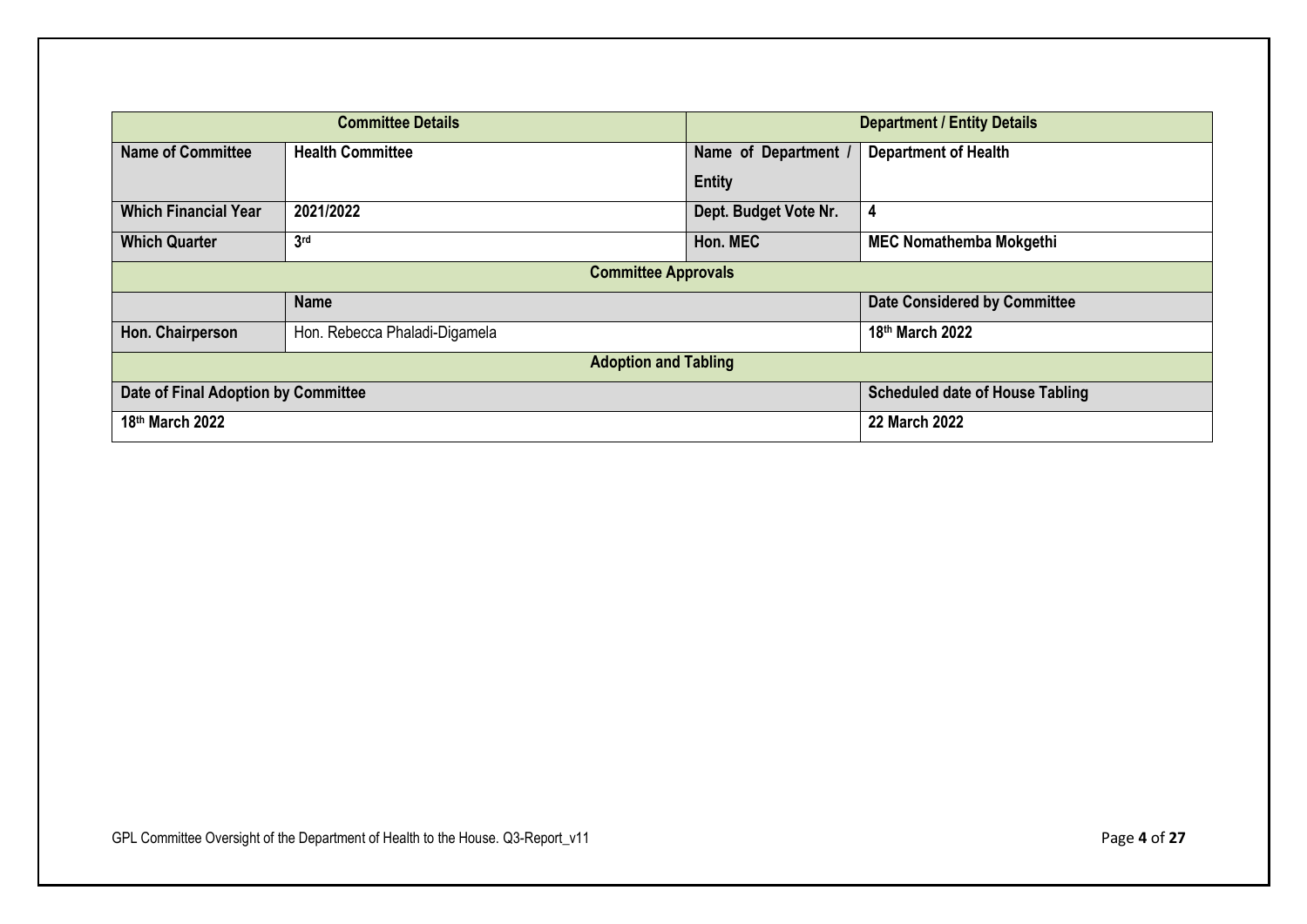## **Contents**

| ii.            |  |
|----------------|--|
| iii.           |  |
| iv.            |  |
| 1.             |  |
| $\overline{2}$ |  |
| 3.             |  |
| 4              |  |
| 5              |  |
| 6              |  |
| 7.             |  |
| 8              |  |
| 9.             |  |
| 10             |  |
| 11             |  |
| 12             |  |
| 13             |  |
| 14.            |  |
| 15             |  |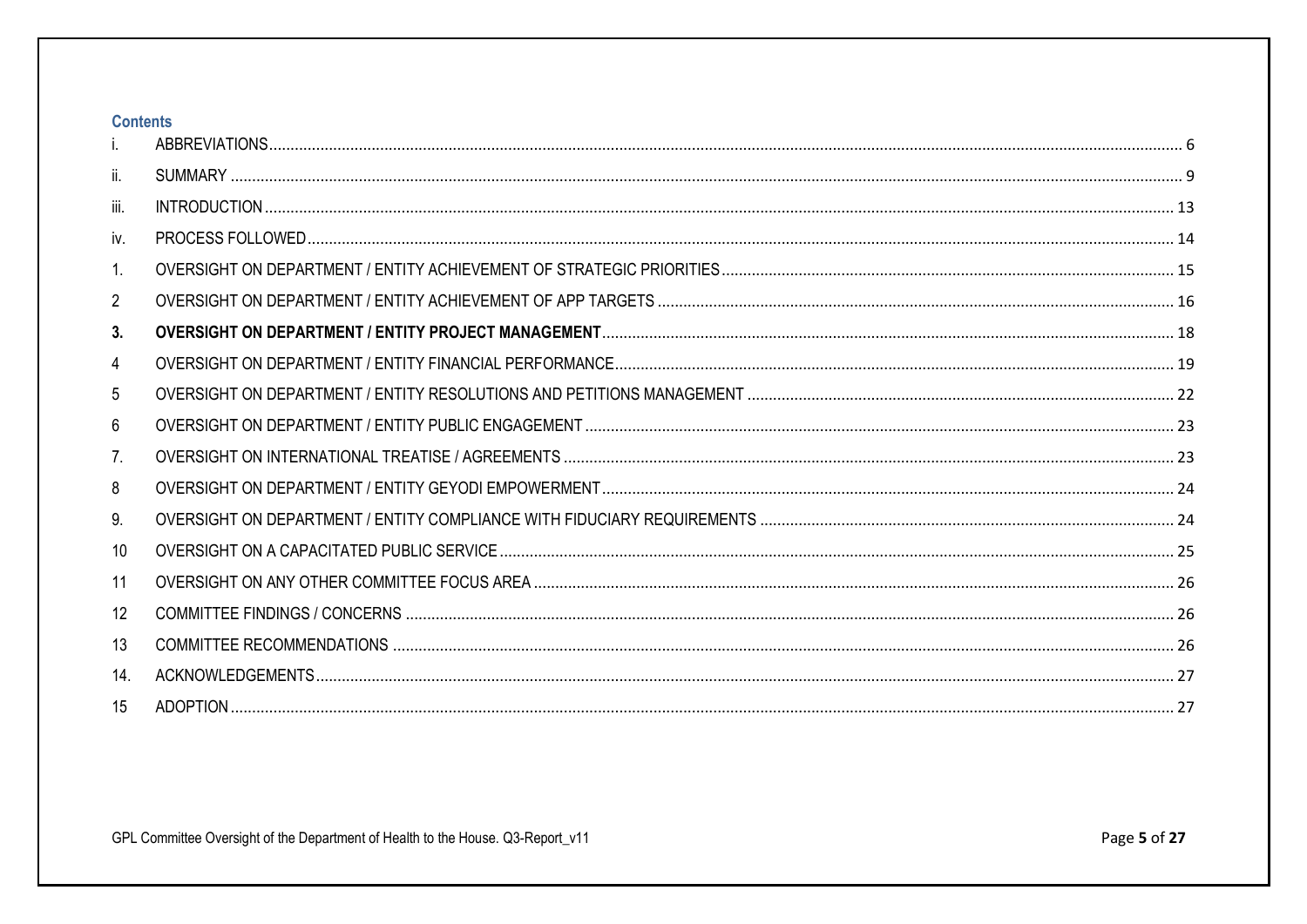## <span id="page-5-0"></span>**i. ABBREVIATIONS**

| <b>Abbreviation</b> | <b>Full Wording</b>                            |
|---------------------|------------------------------------------------|
| <b>APP</b>          | Annual Performance Plan                        |
| <b>AIDS</b>         | Acquired Immune Deficiency Syndrome            |
| <b>ANC</b>          | <b>Antenatal Classes</b>                       |
| <b>ART</b>          | Anti-Retroviral therapy/ treatment             |
| ARV                 | Anti-retroviral                                |
| <b>CAPEX</b>        | Capital Expenditure                            |
| CHC                 | <b>Community Health Centre</b>                 |
| <b>CHW</b>          | <b>Community Health Worker</b>                 |
| <b>CCMT</b>         | Comprehensive Care Management and Treatment    |
| <b>CCMDD</b>        | <b>Central Chronic Medication Distribution</b> |
| <b>DID</b>          | Department of Infrastructure                   |
| <b>DHS</b>          | District Health System                         |
| <b>DCST</b>         | <b>District Clinical Specialist Teams</b>      |
| <b>EMS</b>          | <b>Emergency Medical Service</b>               |
| <b>EPI</b>          | Expanded Programme for Immunization            |
| $\overline{FY}$     | <b>Financial Year</b>                          |
| GSSC                | <b>Gauteng Shared Services Centre</b>          |
| GPA                 | Gauteng Programme of Action                    |
| <b>GDH</b>          | Gauteng Department of Health                   |
| <b>DHS</b>          | District Health System                         |
| <b>DCST</b>         | <b>District Clinical Specialist Teams</b>      |
| <b>EMS</b>          | <b>Emergency Medical Service</b>               |
| EPI                 | Expanded Programme for Immunization            |

GPL Committee Oversight of the Department of Health to the House. Q3-Report\_v11 **Page 6** of **27** Page **6** of **27**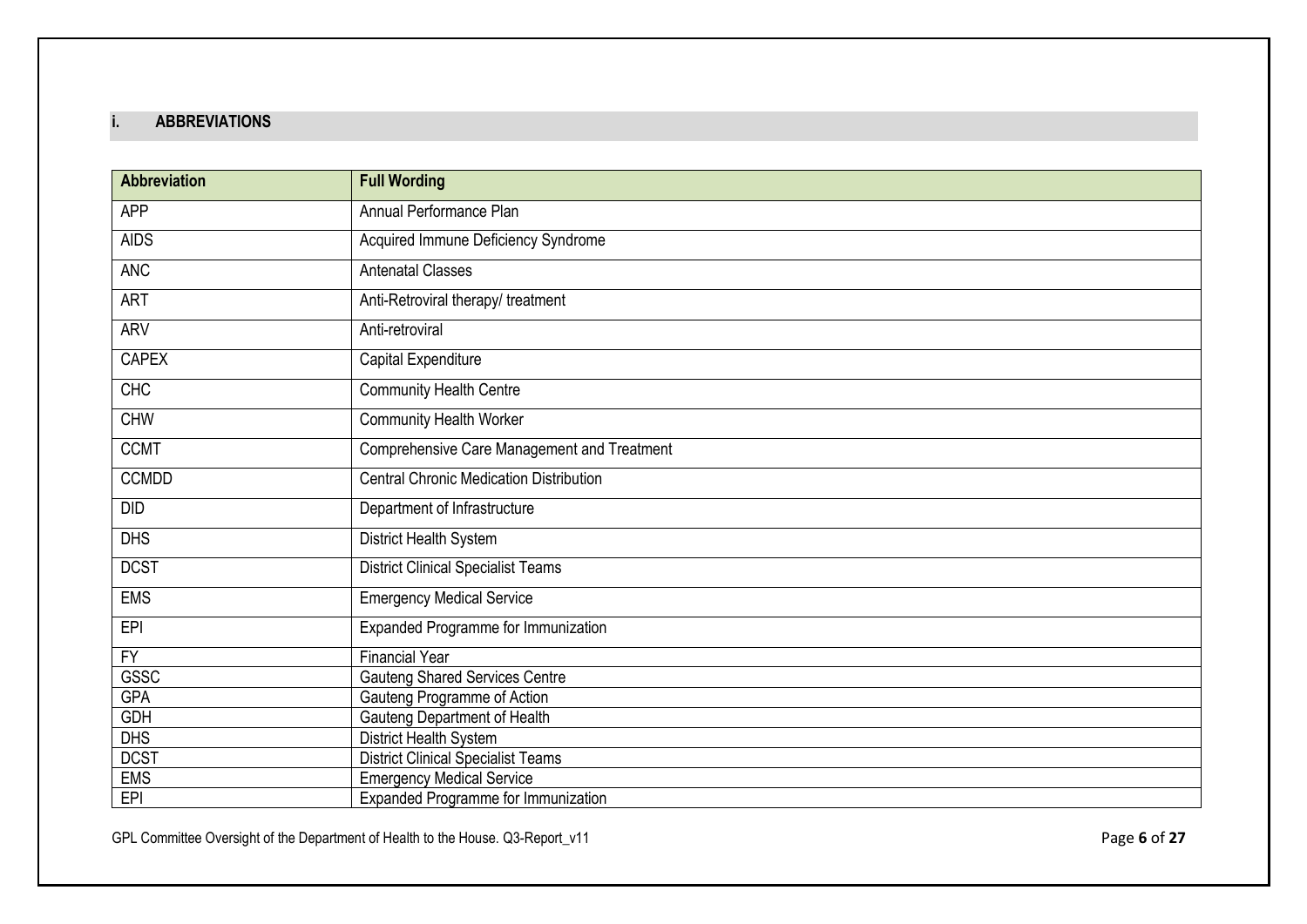| <b>Abbreviation</b> | <b>Full Wording</b>                          |
|---------------------|----------------------------------------------|
| <b>FY</b>           | <b>Financial Year</b>                        |
| <b>GSSC</b>         | <b>Gauteng Shared Services Centre</b>        |
| <b>GPA</b>          | Gauteng Programme of Action                  |
| <b>GDH</b>          | Gauteng Department of Health                 |
| <b>HIV</b>          | Human Immune Virus                           |
| $\overline{ICT}$    | Information and Communication Technology     |
| <b>MDR</b>          | Multi Drugs Resistance                       |
| <b>MMC</b>          | <b>Male Medical Circumcision</b>             |
| <b>MTEF</b>         | Medium Term Expenditure Framework            |
| <b>NCD</b>          | Non-Communicable diseases                    |
| <b>NDOH</b>         | National Department of Health                |
| <b>NHLS</b>         | National Health Laboratory Service           |
| <b>NSDA</b>         | <b>Negotiated Service Delivery Agreement</b> |
| <b>NIART</b>        | Nurse initiated Antiretroviral Therapy       |
| <b>NSP</b>          | <b>National Strategic Plans</b>              |
| <b>OSD</b>          | Occupational Specific Dispensation           |
| <b>PAC</b>          | <b>Picture Archiving and Communications</b>  |
| <b>PCR</b>          | Patient Day Equivalent                       |
| <b>PFMA</b>         | <b>Public Finance Management Act</b>         |
| PEP                 | Post Exposure Prophylaxis                    |
| PHC                 | <b>Primary Health Care</b>                   |
| <b>PICT</b>         | Provider-Initiated Counselling and Testing   |
| <b>PMTCT</b>        | Prevention of Mother to Child Transmission   |
| QHP                 | Quality Health care Programme me s           |
| <b>RAF</b>          | Road Accident Fund                           |
| <b>SALGA</b>        | South African Local Government Association   |
| <b>SCM</b>          | Supply Chain Management                      |
| <b>STP</b>          | <b>Strategic Transformation Plan</b>         |
| <b>STIs</b>         | <b>Sexual Transmitted Infections</b>         |
| $\overline{TB}$     | Tuberculosis                                 |
| <b>UPFS</b>         | Uniform Patients Fee Schedule                |
| <b>XDR</b>          | Extreme Drug Resistance                      |
| <b>WBOT</b>         | Ward Based Outreach Teams                    |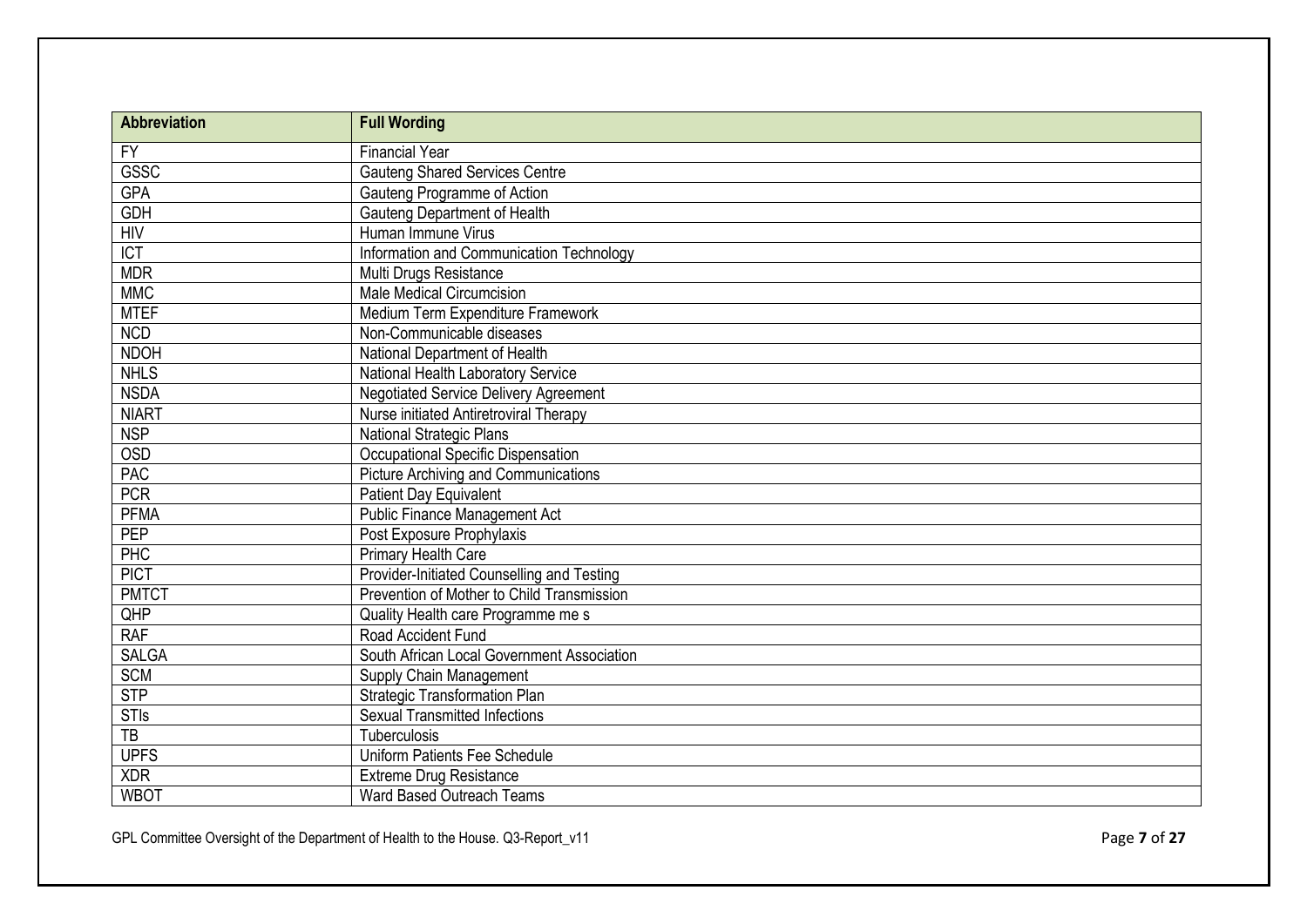GPL Committee Oversight of the Department of Health to the House. Q3-Report\_v11 **Page 8** of **27** Page **8** of **27**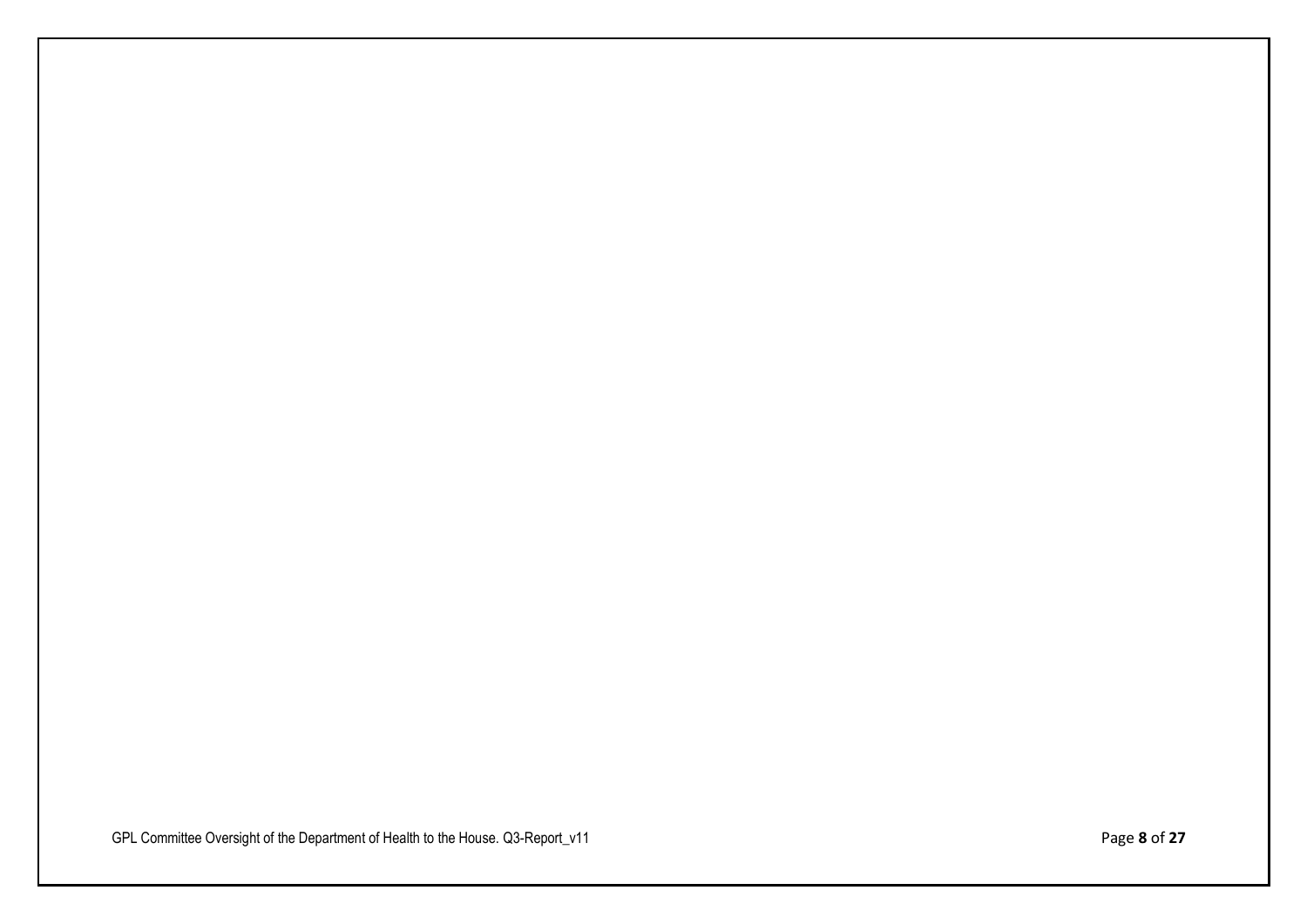#### <span id="page-8-0"></span>**ii. SUMMARY**

#### **ii. Summary of the report**

#### *Strategic Priorities*

*High level summary of Committee's overall assessment of the Department / Entity achievement of relevant strategic priorities for the period under Review*

The total appropriation adjusted budget for the department for the 2021/22 FY is R59 625 510 000. By the end of the third quarter the department spent R14 597 866 000, (103.4%) of the quarter under review. The department is overspending as ideally the spending allocation for the quarter under review would have been 100%. The committee is noting with concerns the excessive overspending under the administration programme which is 117.9%. regardless of the committee recommendations to put in place remedial interventions in the programme from quarter 1, however, it is still noted as a concern in the current quarter. The committee is further concerned with the decline in performance of the department by 16% as compared to the 2<sup>nd</sup> quarter of the current financial year. The performance does not collate with the financial expenditure in the quarter under review. Further, the department reported the fruitless and wasteful expenditure of **R995 000** to be on interest in litigation claims and **R1 087 637 000** in irregular expenditure. The department reported that the irregular expenditure was incurred on prior year deviations that were discovered in the current year.

Eight main programmes are being funded under Vote 4 which are Administration; District Health Services; Emergency Medical Services, Provincial Hospitals; Central Hospitals; Health Sciences and Training; Health Care Support Services and Health Facilities Management. Reporting should provide progress of the third quarter performance against performance targets reflected in the 2021/22 Financial Year Annual Performance Plan. The department has set 104 targets relevant to addressing performance on service delivery for the quarter under review. Of the set 104 targets, 50 has been achieved. The target performance is noted aligned with the expenditure for the quarter under review. The department is noted to have spent 103.4% and the target performance is 100% in the current quarter noting a concern in financial management alignment against the targets.

Patterns of underspending and overspending are observed in the department's programme during the quarter under review. Overspending is observed on administration 117.9%.

Underspending is observed on the following programmes:

•District Health Services 71.9%

• Emergency Medical Services by 65.1%

GPL Committee Oversight of the Department of Health to the House. Q3-Report v11 **Page 9** of **27 Page 9** of **27**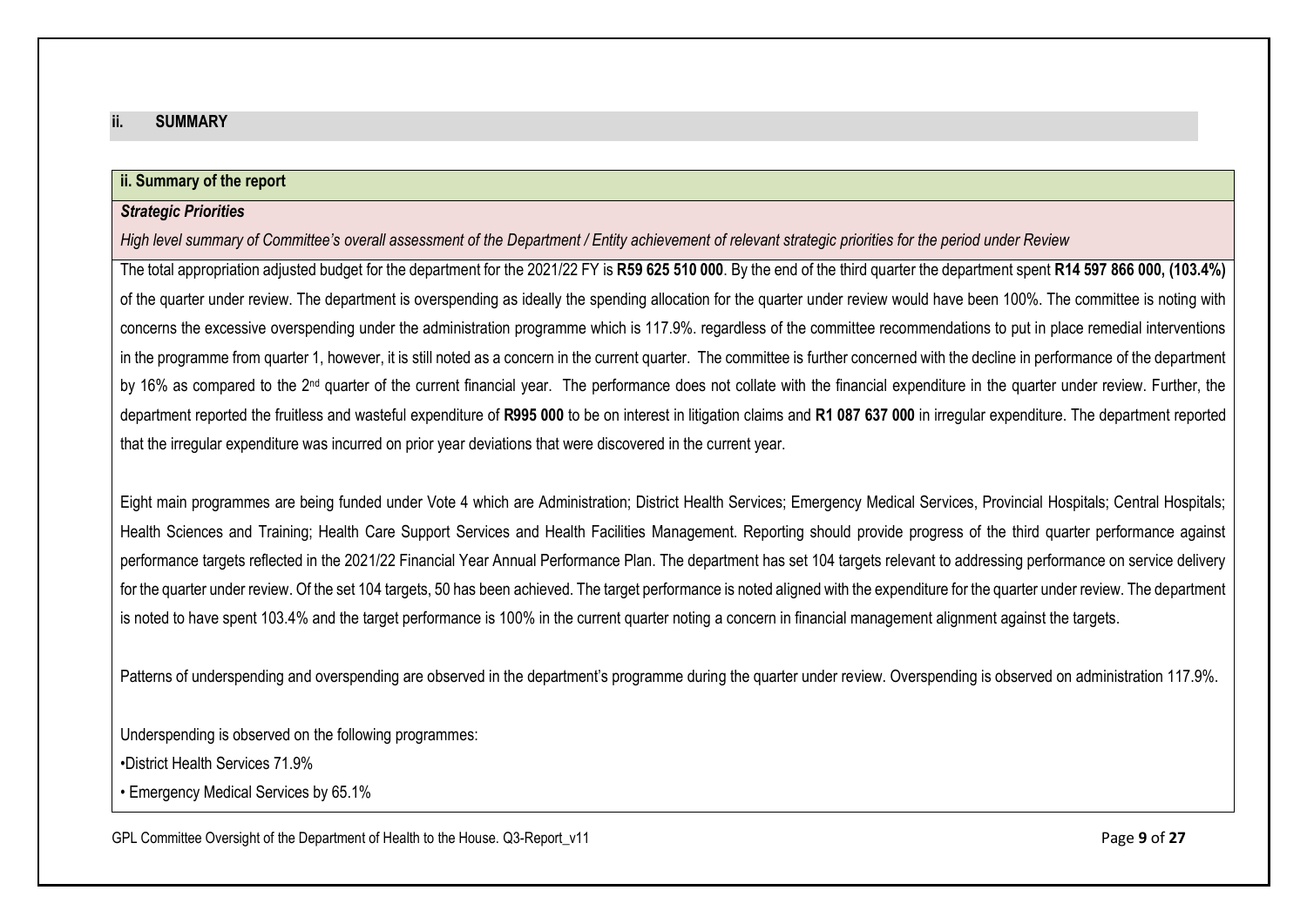## **ii. Summary of the report**

Provincial Hospital Services by 74.3%,

Central Hospital Services by 74.1%

•Health Sciences and Training by 43.6%

•Healthcare Support Services by 70.3%

• Health Facility Management by 61.8%

#### *Department / Entity APP Achievement*

*An overall Summary of whether the Committee thinks the Department / Entity Non-Financial Performance is sound and prudent*

The Committee is concerned with the Department's expenditure patterns. The Department was not consistent in its spending; whilst other programmes were experiencing an underexpenditure, programme 1 is experiencing overspending significantly. Programme 1 overspent by 117.9%, whilst Programme 2 underspent by 71.9%, programme 3 by 65.1%, programme 4 by 74.3%, programme 5 by 74.1%, programme 6 by 43.6%, programme 7 by 70.3% and programme 8 recorded under expenditure by 61.8%.

*An analysis on whether (and if so, the extent to which) the Department / Entity Programmes / Projects are indeed achieving its Strategic Objectives / Service Delivery Outcomes for the period under review.*

The programmes of the department were aligned with the key priorities which are: to provide affordable access to quality health care while promoting health and wellbeing, to phase in national health insurance, with a focus on upgrading public health facilities, producing more health professionals and reducing the relative cost of private health care, increase average male and female life expectancy at birth to 70 years, progressively improve TB prevention and cure, reduce maternal, infant and child mortality, to significantly reduce prevalence of non-communicable chronic diseases, to deploy primary healthcare teams to provide care to families and communities, everyone must have access to an equal standard of care regardless of their income and to fill posts with skilled, committed and competent individuals. Moreover, the Department's programmes were aligned with the Growing Gauteng Together (GGT) strategy.

## *Department / Entity Project Management*

*Overall Summary on management and delivery of Department / Entity Projects*

None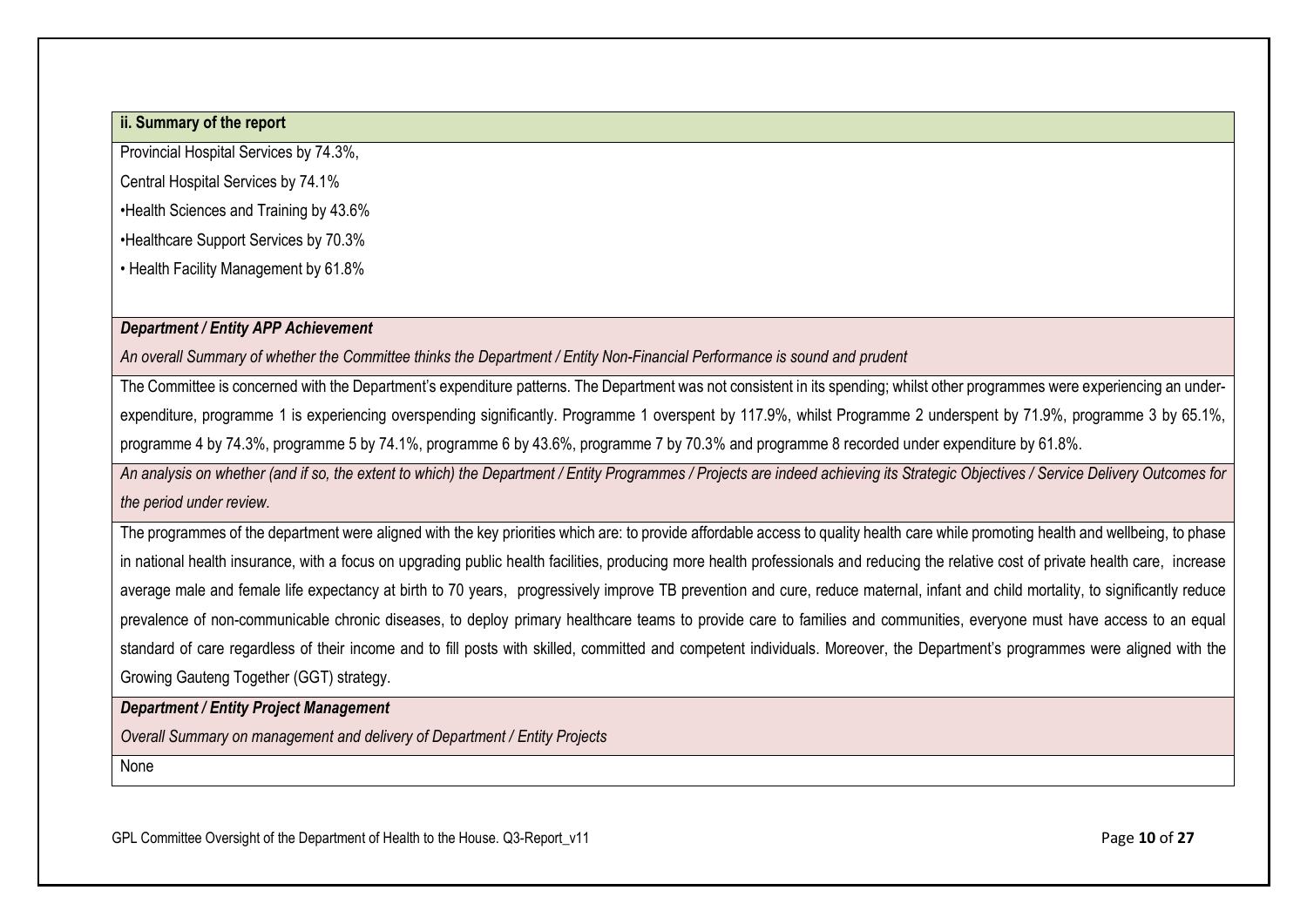#### **ii. Summary of the report**

#### *Financial Performance*

*An overall Summary of whether the Committee thinks the Department / Entity Financial Performance is sound and prudent*

The Department spent **R14 597 866 000**, (103.4%) of its allocated budget for the quarter under review. The committee is noting concerning discrepancies in financial management of the department with the following programmes:

- Programme 1; Administration spent 117.9% of its expenditure for the quarter review. Noting fruitless and wasteful expenditure of R995 000 in the programme and accruals from the previous financial year expenditure.
- Program 3; Emergency Medical Services spent 65.1% expenditure for quarter under review.
- Programme 6; Health Science and Training spent 43.6% expenditure for the year under review.
- Programme 8; Health Facility Management spent 61.8% expenditure for the year under review.

The department has reported irregular expenditure of **R1 087 637 000.00** due to the irregular expenditure which incurred on prior year deviations that were discovered in the current year. The expenditure patterns within programmes are concerning and no clear allocation and distribution of funds to targets as per the budget adjustment is concerning. The department is reporting accruals in the programme that have overspent in the current financial year. This is the concern as the department reported on the end of 2020/21 financial year that funds have been committed to make outstanding payment within the department budget appropriation for 2021/22 FY.

#### *Resolutions Management*

*An overall Summary of the Committee's assessment of Department / Entity Resolutions Management*

The Department does not comply with timeframes in responding to resolutions.

#### *Petitions Management*

*An overall Summary of the Committee's assessment of Department / Entity Petitions Management*

The Department complies with the timeframes when responding to petitions.

#### *Public Engagements*

*An overall Summary of the Committee's assessment of Department / Entity Public Engagements*

The Department engage with religious leader and president Cyril Ramaphosa,

a webinar on understanding COVID-19 vaccine regime

GPL Committee Oversight of the Department of Health to the House. Q3-Report v11 **Page 11** of **27 Page 11** of **27**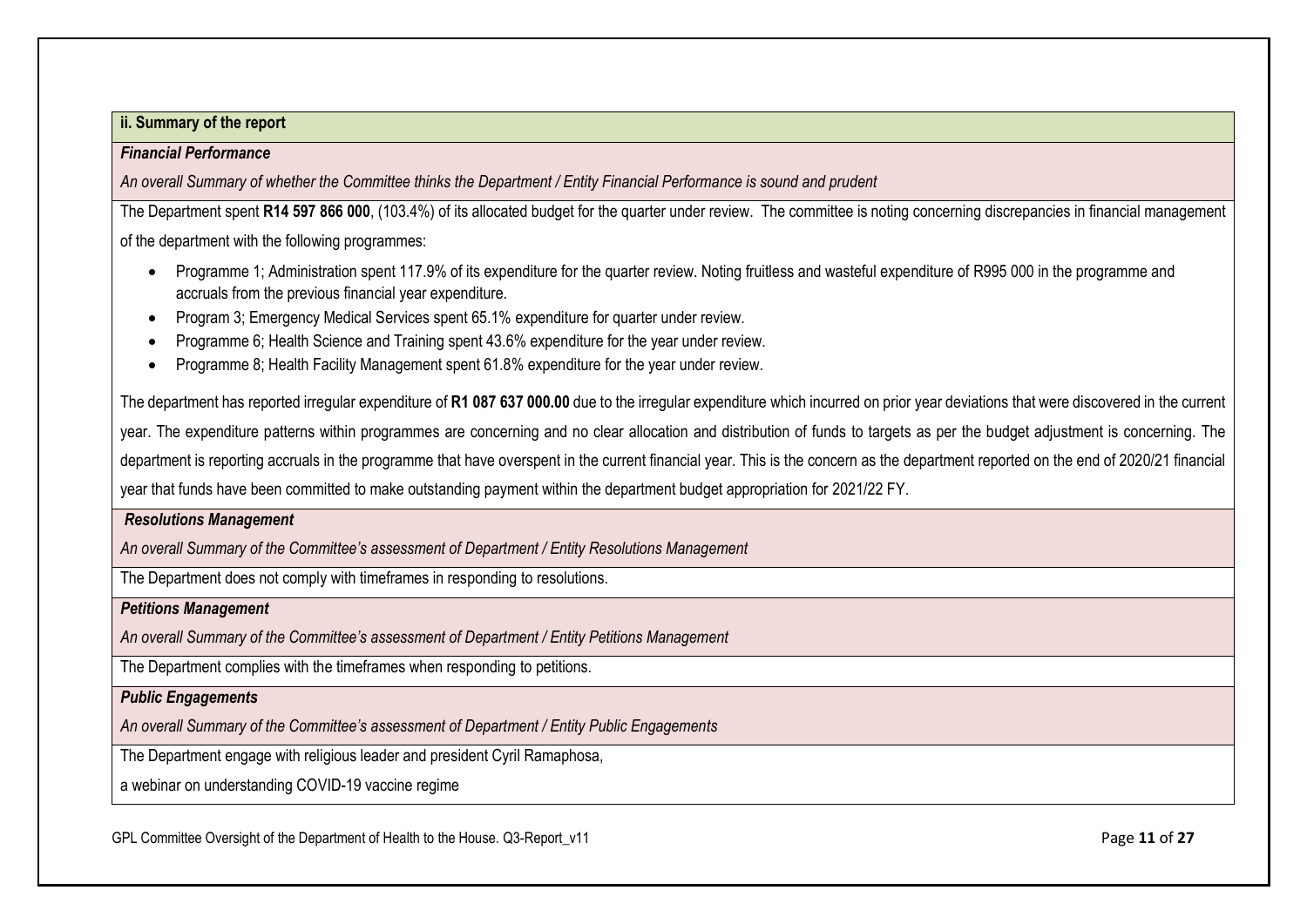#### **ii. Summary of the report**

Conducted a stakeholder engagement in Greenpark Clinic and in Westonaria

#### *International Agreements*

*Overall Summary on Department / Entity implementation of relevant Internal Agreements / Treaties [Only if applicable] [Applicable only to OCPOL / OoP]*

N/A

#### *GEYODI Empowerment*

*Overall Summary on Department / Entity achievement on actual GEYODI empowerment in communities*

The department participated in a programme Tshepo-1million. This is a job creation and empowerment programme for the unemployed youth. The department will be ensuring contribution to the programme by offering internships programme and learnership Programme for the qualifying youth. On this programme 514 learnerships participants and 30 bursary participants which brings the total number of participants to 1200, comprising of 857 female and 343 male participants. The performance is noted to be the same as the previous quarter as this intake is done annually.

#### *Fiduciary Compliance*

*Overall Summary on Department / Entity Compliance with fiduciary requirements*

The Department was complaint with the fiduciary requirements.

#### *Capacitated Department / Entity*

*An overall Summary of whether the Committee thinks the Department / Entity is adequately capacitated and resourced to carry out its functions and discharge its mandates*

The Committee believes that the Department was adequately capacitated and resourced to carry out its functions; however, the department needs to improve on the following areas: filing of vacant positions and ensuring that unfunded posts are attended to base on the population growth demand study and assessment.

#### *Any other Committee Focus Area (if relevant / applicable and Requirement)*

*High level summary of any other area of Department / Entity performance with respect to its Quarter Report that the Committee wishes to report on, which is not already included in any of the above Focus Areas.*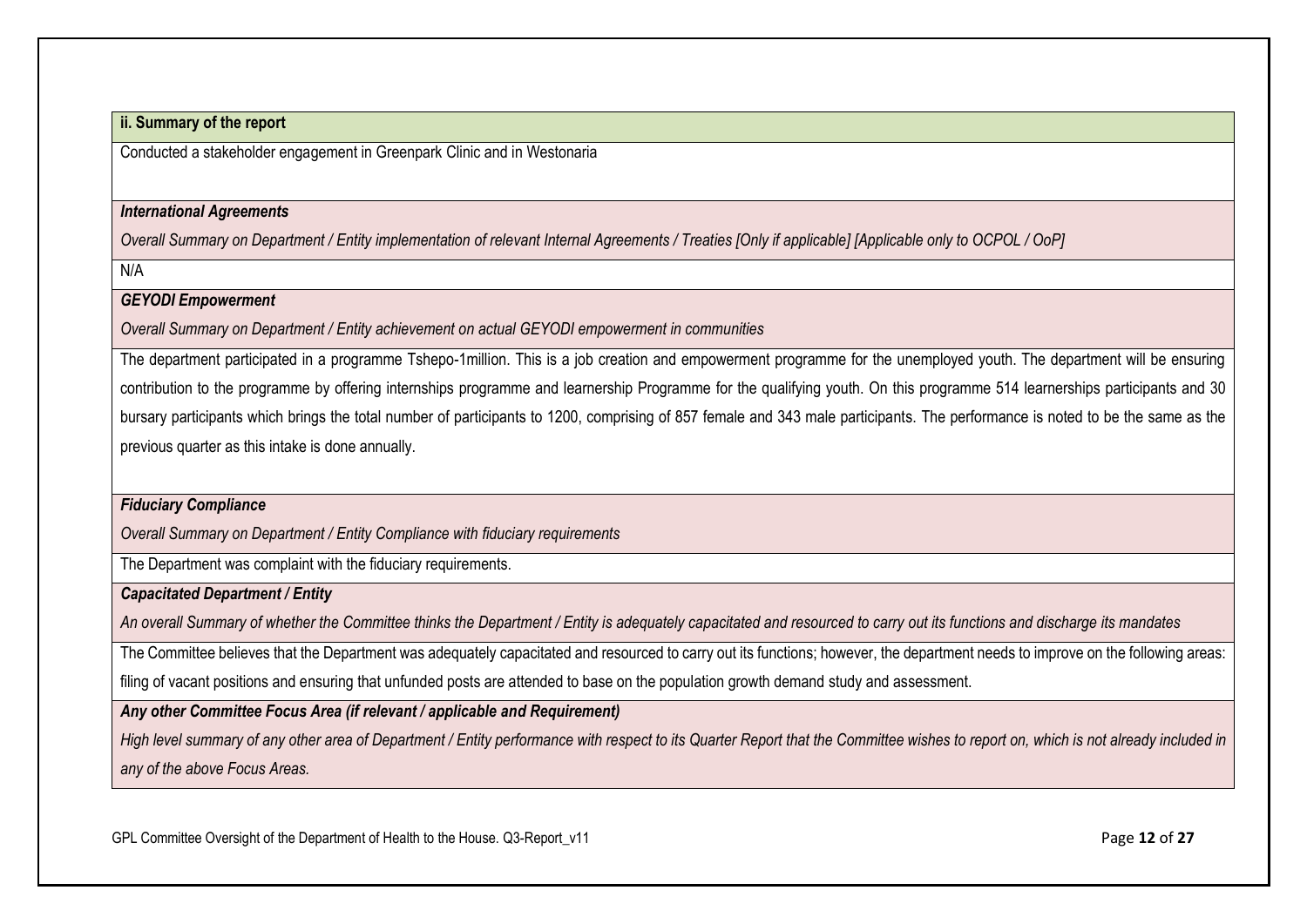| ii. Summary of the report                                                                                                                                                                                            |  |  |  |
|----------------------------------------------------------------------------------------------------------------------------------------------------------------------------------------------------------------------|--|--|--|
| None                                                                                                                                                                                                                 |  |  |  |
| <b>Summary of Committee Findings</b>                                                                                                                                                                                 |  |  |  |
| High level summary of Committee findings. Broadly, which aspects do they relate to                                                                                                                                   |  |  |  |
| The department spending across its programmes is still a concern for the committee. Beyond the measure that were put in the previous financial year. However, these<br>ъ.<br>patterns are still noted with concerns. |  |  |  |
| The accruals across programmes, the total amount of accrual and when will the payment of accruals be finalized?                                                                                                      |  |  |  |
| The target performance versa-vie the financial performance. The committee is concern as there is no proper alignment<br>III.                                                                                         |  |  |  |
| <b>Summary of Committee Recommendations</b>                                                                                                                                                                          |  |  |  |
| High level summary of Committee Recommendations. Broadly, which aspects do they relate to                                                                                                                            |  |  |  |
| The Department must continuously review and strengthen its spending pattern                                                                                                                                          |  |  |  |
| The department to outline the plan and strategy on how to address the accruals<br>Ш.                                                                                                                                 |  |  |  |
| The department to ensure proper alignment of its financial performance against the target performance<br>III.                                                                                                        |  |  |  |
| The department ensure that there a proper strategy and training to improve data management<br>IV.                                                                                                                    |  |  |  |
|                                                                                                                                                                                                                      |  |  |  |

## <span id="page-12-0"></span>**iii. INTRODUCTION**

The Health Portfolio Committee has a responsibility to conduct oversight and scrutinise the health department's quarterly performance. Quarterly reports provide the Committee with an assessment of Sector Oversight Model (SOM), the Committee evaluated the department's 3<sup>rd</sup> quarterly performance report ensuring that by the end of the 3<sup>rd</sup> quarter the department should have spent 75% of its overall appropriation adjusted budget allocation.

The report seeks to provide an overview of the 3rd Quarter performance of the Gauteng Department of Health for the 2021/22 Financial Year. This process will assist the Committee to assess whether the department will achieve their planned targets and to complete projects against the allocated budget and timeframes.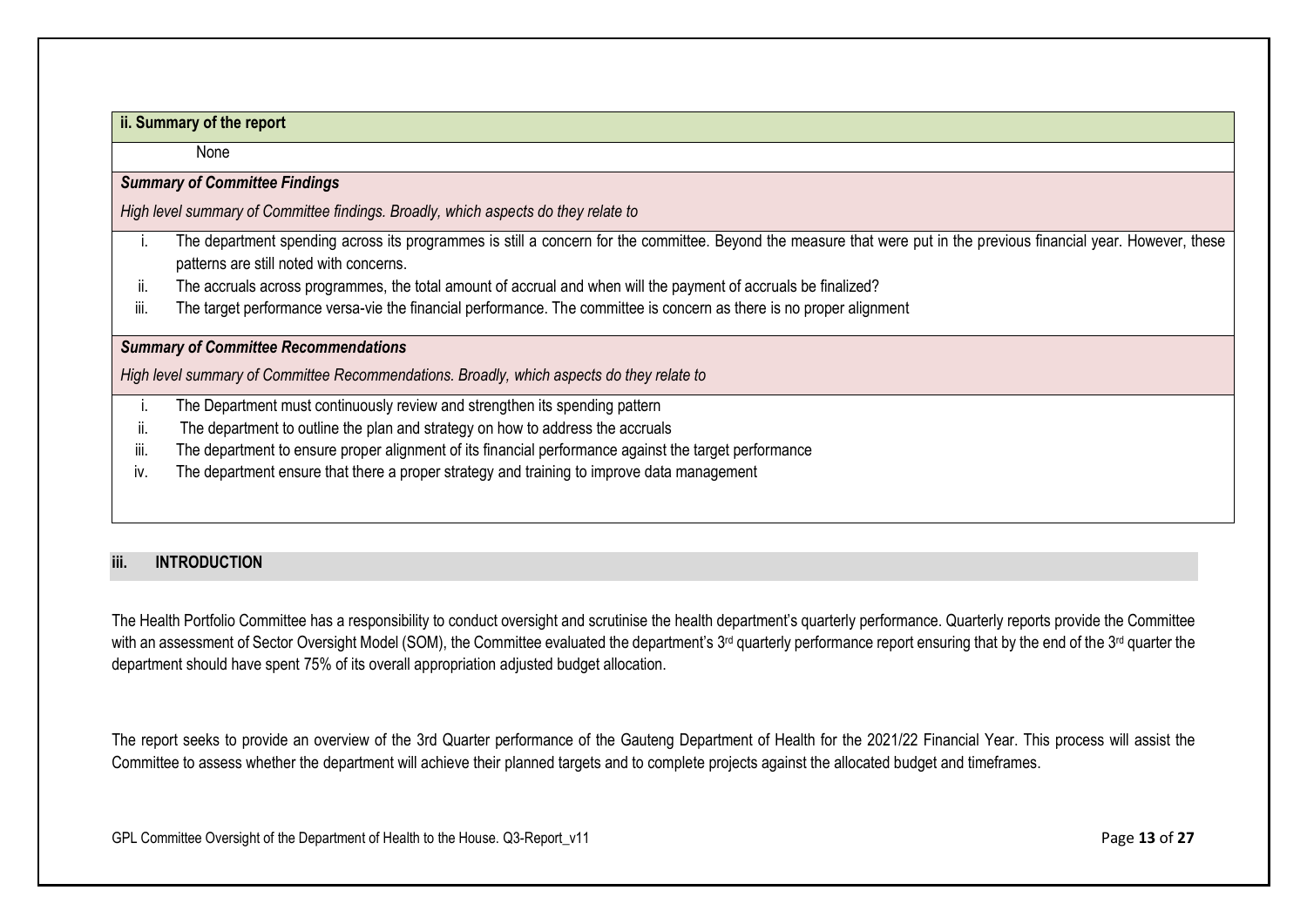#### <span id="page-13-0"></span>**iv. PROCESS FOLLOWED**

- i. The Department's third quarterly report was formally referred to the Portfolio Committee on the 10 February 2022 by the Speaker Ms LM Mekgwe for consideration, deliberation, and report. The Committee then embarked on an assessment and scrutiny of the 3rd quarterly report for 2021/22 FY.
- ii. The Committee held a preparatory meeting on the 24<sup>th of</sup> February 2022 where the Committee Researcher made a presentation on the analysis of the Department's 2021/22 third Quarterly Report.
- iii. On the 25<sup>th of</sup> February 2022, the Gauteng Department of Health led by the MEC Dr Nomathemba Mokgethi presented the Department's third Quarterly Report.
- iv. On the 18th of March 2022 the Committee considered, deliberated, and adopted the report.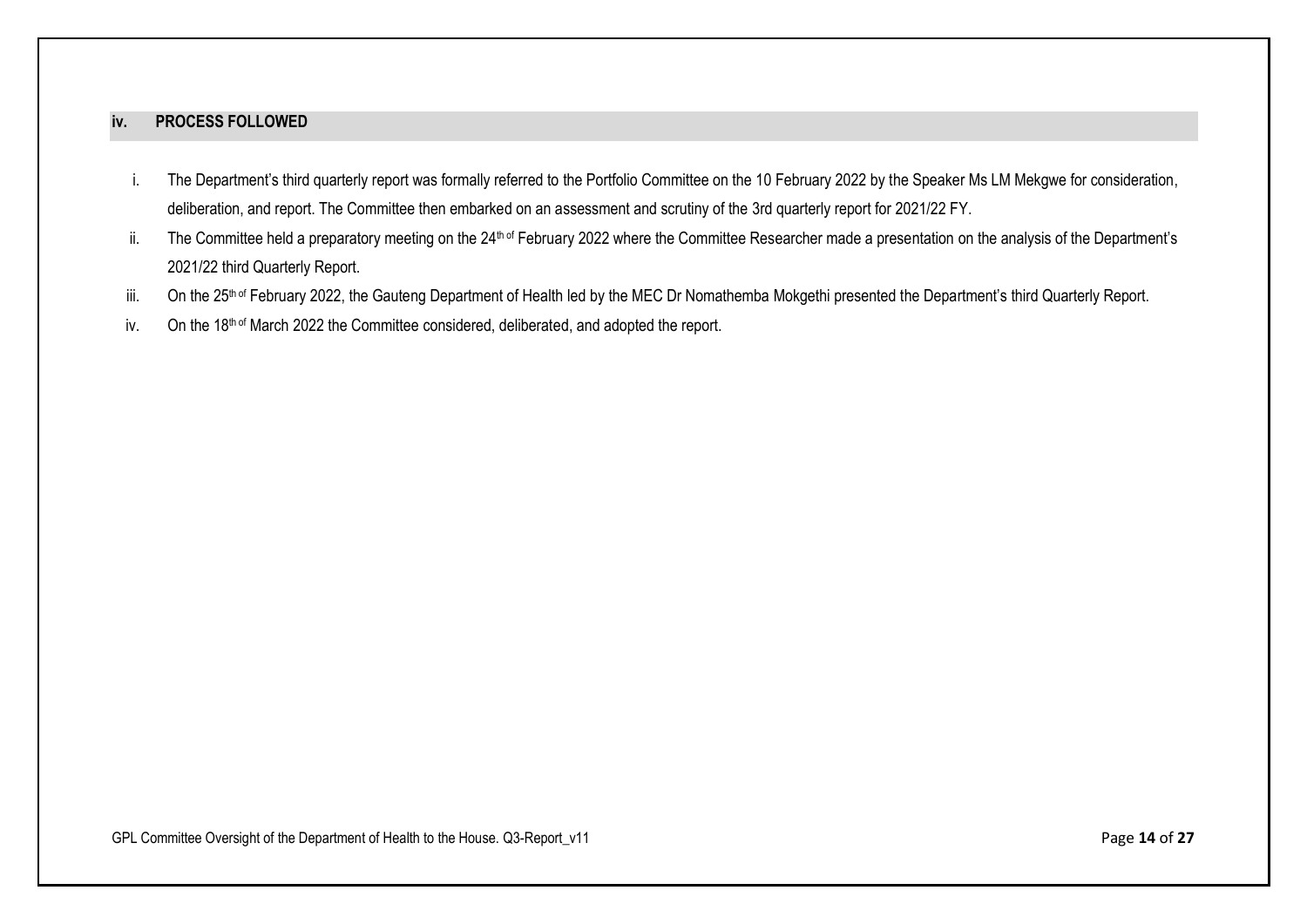## <span id="page-14-0"></span>**1. OVERSIGHT ON DEPARTMENT / ENTITY ACHIEVEMENT OF STRATEGIC PRIORITIES**

## **1.1 THE DETAILS ON Department / Entity achievement on relevant Strategic Priorities for the period under review]**

The Department had achieved 48% of its targets in the quarter under review noting a decline of 16% in target performance from the previous quarter.

Exceeded target on Patient Severity Assessment Code incident reported within 24hrs at 89.9% against the target of 75%, complaint resolution within 25 working days at 97.4% against the target of 95.2% noting a decline of 1.9% from the previous quarter, number of CHC's providing 24hrs services is at 36% against the target of 36%, people living with HIV tested and initiated on treatment, child under 5 years pneumonia and diarrhoea case fatality rate, infant PCT test positive around 10 weeks, reduced transmission and COVID-19 related mortality rate, EMS P1 Urban response time under 30 minutes rate and EMS Rural response under 60 minutes response rate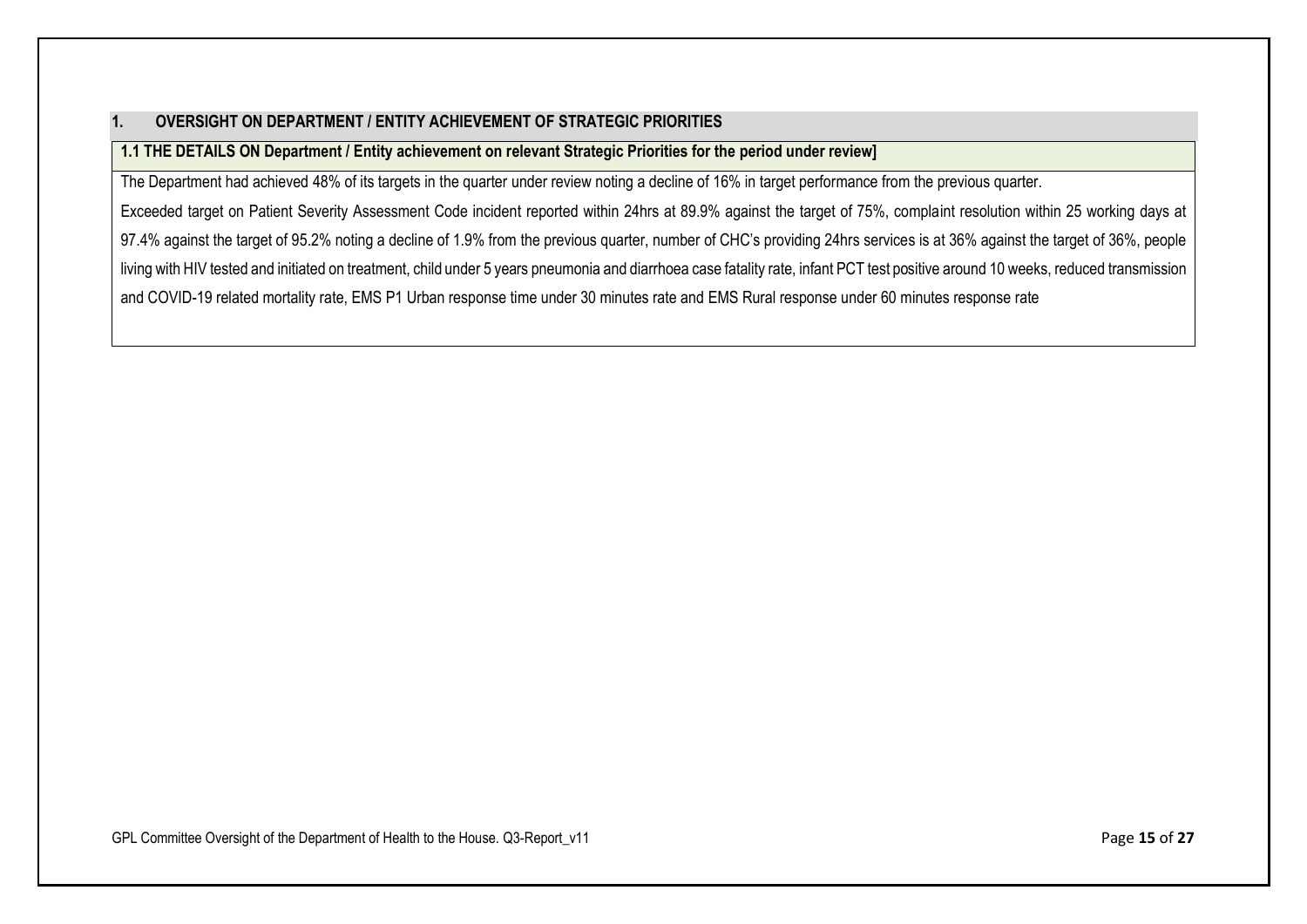#### <span id="page-15-0"></span>**2. OVERSIGHT ON DEPARTMENT / ENTITY ACHIEVEMENT OF APP TARGETS**

## **2.1 THE DETAILS ON DEPARTMENT / ENTITY APP PERFORMANCE**

**Number of APP targets relevant for this Quarter**

104 targets

**Number of APP targets for this Quarter that have been achieved during this Quarter**

50 targets were achieved.

**Percentage of APP targets for this Quarter that have been achieved during this Quarter**

48%

**Percentage of APP achievement for the previous Quarter (for Comparison)**

57%

**Main areas in the APP that have experienced non-achievement or over achievement during this Quarter**

The Department had recorded an over achievement in the following areas:

Exceeded target on Patient Severity Assessment Code incident reported within 24hrs at 89.9% against the target of 75%, complaint resolution within 25 working days at 97.4% against the target of 95.2% noting a decline of 1.9% from the previous quarter, number of CHC's providing 24hrs services is at 36% against the target of 36%, people living with HIV tested and initiated on treatment, child under 5 years pneumonia and diarrhoea case fatality rate, infant PCT test positive around 10 weeks, reduced transmission and COVID-19 related mortality rate, EMS P1 Urban response time under 30 minutes rate and EMS Rural response under 60 minutes response rate

The department recorded non-achievement in the following arears: percentage on budget spent on township enterprises against identified commodities, percentage of service providers invoices without dispute paid within 30 days, Employment of Women at the Senior Management Position due to the commitment by Executive and Senior Management to include EE representative in source and select panel noting a decline from the previous quarter, Percentage of CHCs implementing PACS, Percentage of CHC's with Integrated Health Information system, Percentage of hospitals with Integrated Health Information systems, ART patients remaining on ART, TB patients lost to follow-up, TB treatment success rate, antenatal visit before 20 weeks, mothers postnatal visit within 6 day, infants 1st PCR test positive at birth, immunization under one coverage, severe acute malnutrition death under 5 years.

GPL Committee Oversight of the Department of Health to the House. Q3-Report v11 **Page 16** of **27 Page 16** of **27**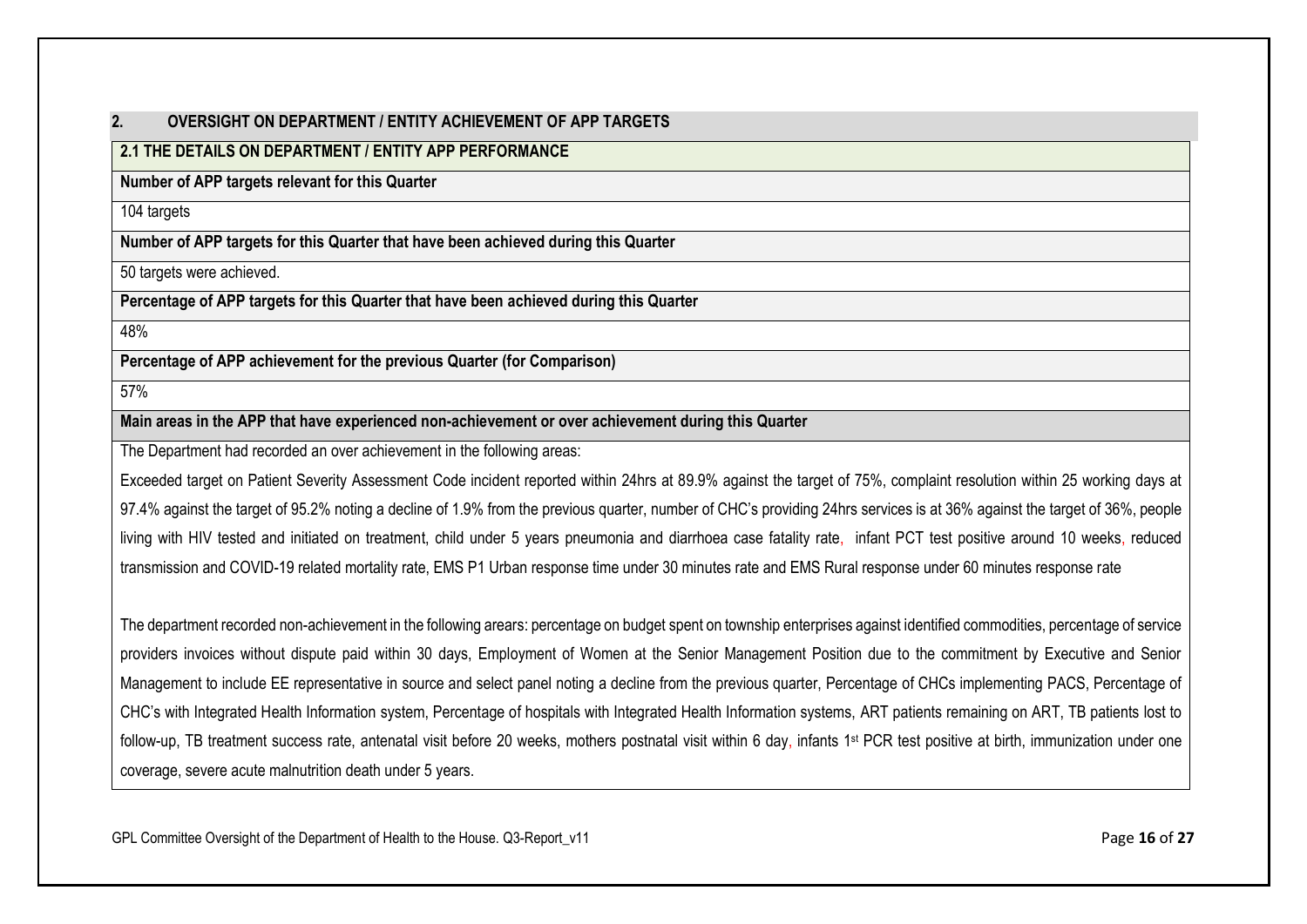## **2.1 THE DETAILS ON DEPARTMENT / ENTITY APP PERFORMANCE**

**Main reasons provided by the Department / Entity for non-achievement or over achievement of its APP during this Quarter**

On Township Economy, the department reported that this is due to incomplete tender documentation hence disqualifying the Bidder, pricing structure and unwillingness of the big suppliers to sub-contract.

Target not achieved on female SMS employees due to two SMS female employee going to retirement in November and December 2021.

The awarding for PACs is taking longer than anticipated due to the delays in supply chain processes.

patients remaining on ART, the department reported challenges in tracing the patients more especially in Ekurhuleni district experience a high number of defaults. Mop-up exercise will be implemented in the next quarter.

On TB patients, this is due to patients lost to follow-up and demise during treatment

**Measures in place (with timeframes) to correct the deviation in targets for this Quarter and to prevent recurrence of such or similar deviation**

The Department reported that they will be implementing intervention measure on the non-achievement target to improve performance in the next quarter.

**A summarized analysis on the Department / Entity performance per Programme for the period under review**

The Department's performance in terms of its achievement of targets is not satisfactory and not inline with the budget spent.

**Programme 1: Administration** recorded **90%** achievement of targets.

**Programme 2; District Health Services 82**% achievements of targets

**Programme 3; Emergency Medical Services 100%** achievements of targets

**Programme 4; Provincial Hospital Services 75%** achievements of targets

**Programme 5; Central Hospital Services 56**% achievements of targets

**Programme 6; Health Science and Training 60%** achievements of targets

**Programme 7; Healthcare support services 90**% achievements of targets

**Programme 8; Health Facilities Management 20%** achievements of targets

**Summarized information on any unplanned / emerging priorities reported on by the Department / Entity during the period under review**

None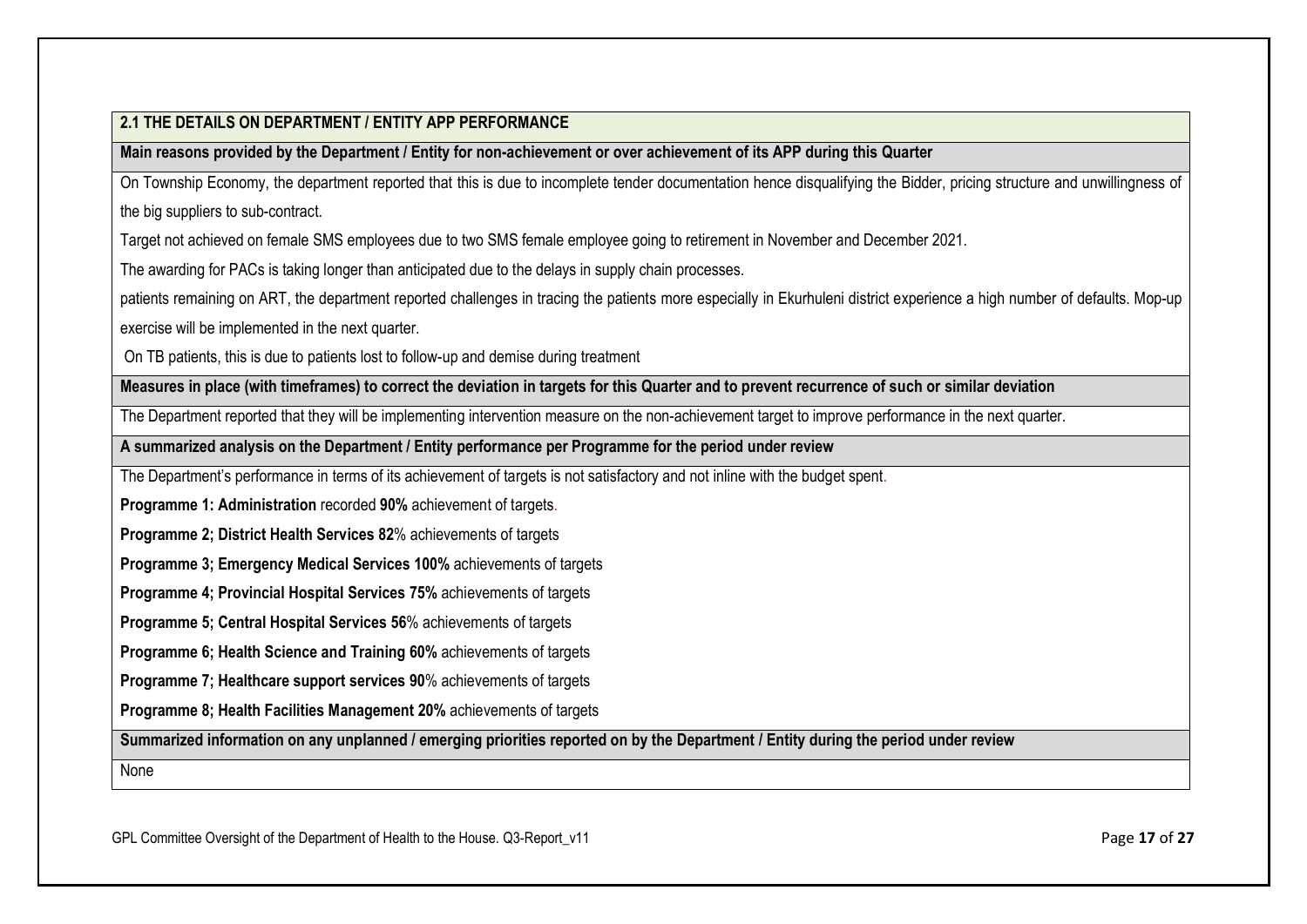## **2.1 THE DETAILS ON DEPARTMENT / ENTITY APP PERFORMANCE**

**Summarized information on how the Department / Entity maintains portfolios of evidence to verify its reported performance information**

The Department reported that that data management is still a challenges

Accruals are still a major challenge further impacting on the budget expenditure of the department

## <span id="page-17-0"></span>**3. OVERSIGHT ON DEPARTMENT / ENTITY PROJECT MANAGEMENT**

## **3.1 THE DETAILS ON [DEPARTMENT / ENTITY PROJECT MANAGEMENT**

None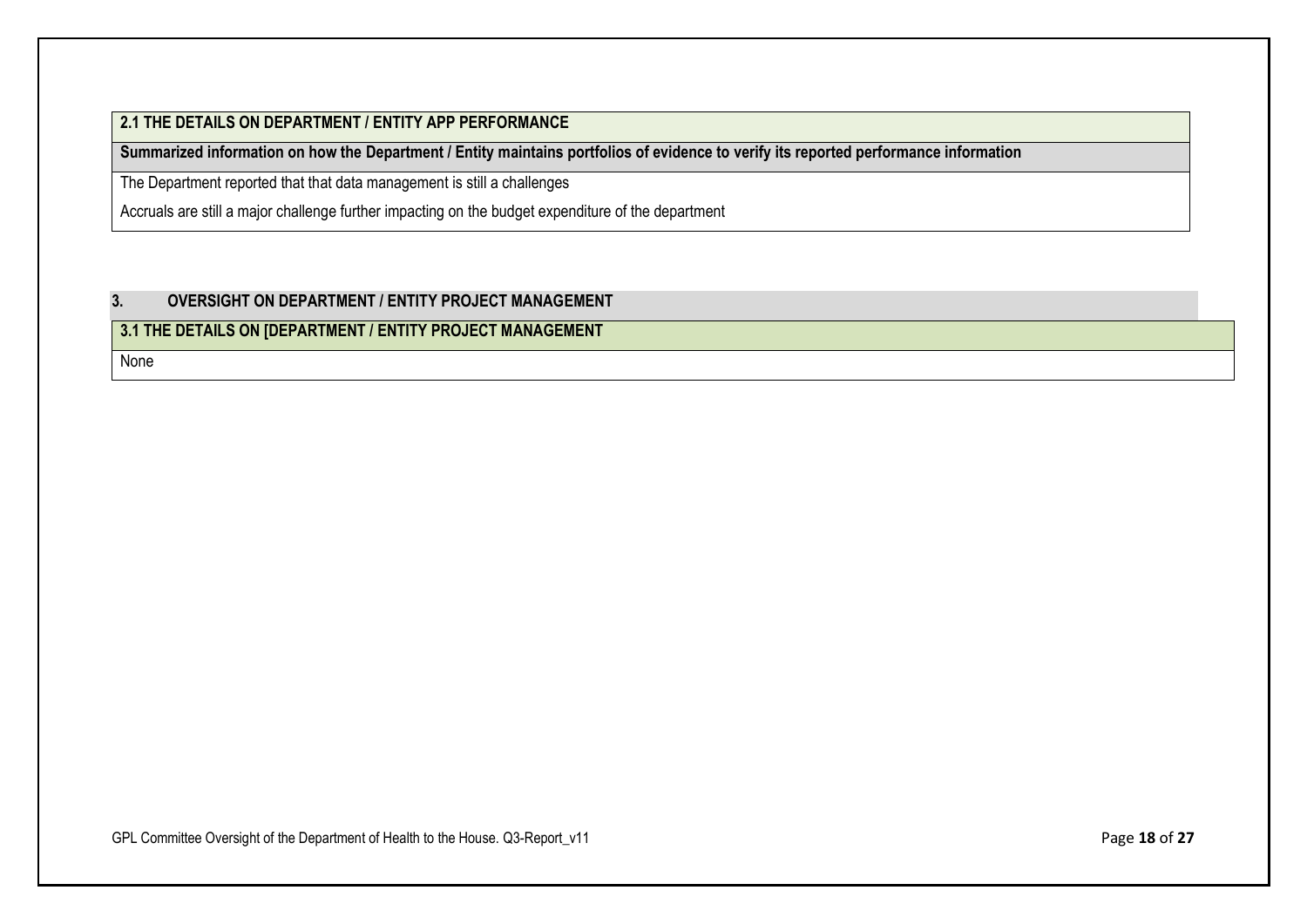#### <span id="page-18-0"></span>**4 OVERSIGHTS ON DEPARTMENT / ENTITY FINANCIAL PERFORMANCE**

#### **4.1 THE DETAILS ON DEPARTMENT / ENTITY FINANCIAL PERFORMANCE**

**Actual amount (in Rands) allocated to the Department / Entity as budget for this entire Financial Year** 

#### R59 625 510 000

**Actual amount projected by the Department / Entity to be spent only during the Q under review**

#### R14 117 691 000

**Actual amount (in Rands) spent by the Department / Entity only during the Q under review**

R14 597 866 000

**Total actual amount (in Rands) spent by the Department / Entity (Year to Date), i.e. from the beginning of this FY to the end of this Q under review**

R43 459 467 000

**Percentage (% of total budget allocation) of budget expenditure for this Q under Review only**

25%

**Percentage (% of total budget allocation) of budget expenditure (Year to Date), i.e. from the beginning of this FY to the end of this Q under review**

72.9%

**An analysis of how the % budget expenditure compares with the % APP achievement**

The Department spent 72.9% of its adjusted appropriation budget allocation and 48% achievement of targets. There is no corelation between target achievement and budget allocations.

**If there was over / under spending of greater than 3% of projection, what were the main challenges that led to the over / under spending**

The department has projected to spend **R14 117 691 000** from the Vote 4 adjusted budget appropriation, with the department spending **R14 597 866 000** which makes the total percentage of 72.9% of the overall adjusted appropriation allocation for 2021/22 FY. The department has complied with the provisions of the Sector Oversight Model by underspending by 2.8% on its overall appropriation budget. The budget appropriation is within target limit because ideal expenditure should have been 75% by the end of the 3rd quarter.

GPL Committee Oversight of the Department of Health to the House. Q3-Report v11 **Page 19** of **27 Page 19** of **27**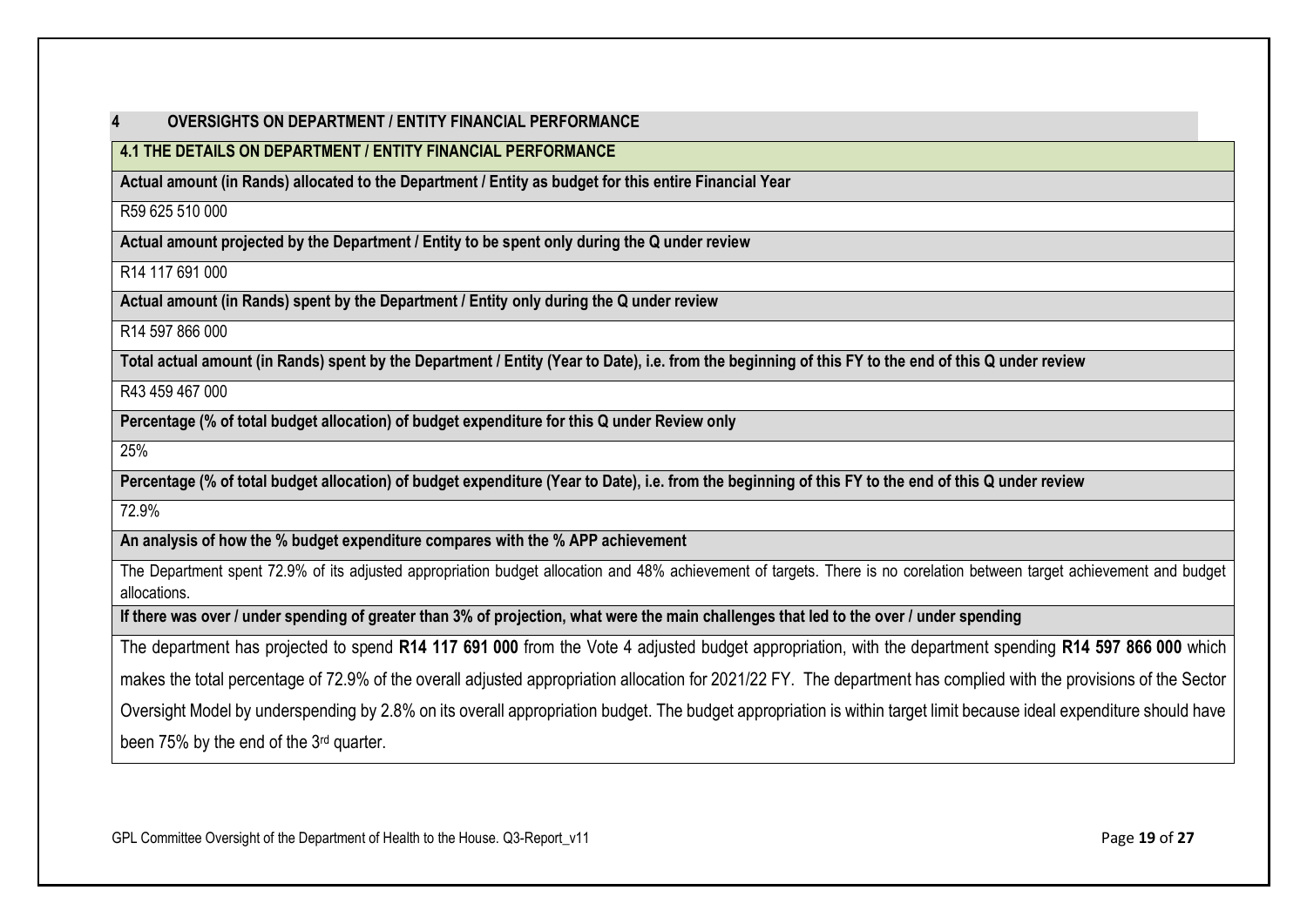## **4.1 THE DETAILS ON DEPARTMENT / ENTITY FINANCIAL PERFORMANCE**

**Programme 1; Administration** spent **R540 074 000** of the **R303 684 000** which was allocated for the quarter under review, marking an 117.9% expenditure. The over expenditure resulted from the previous year accruals and COVID-19 related expenses.

**Programme 2; District Health Services** spent **R4 952 149 000** of the **R4 939 488 000** which was allocated for the quarter under review, marking a 71.9% expenditure.

**Programme 3**; **Emergency Medical Services** spent R**508 142 000** of the **R322 716 000** which was allocated, marking 65.1% expenditure.

**Programme 4; Provincial Hospital Services** spent **R2 718 802 000** of the **R2 699 550 000** which was allocated, marking 74.3% expenditure.

**Programme 5; Central Hospital Services** spent **R5 146 103 000** of the **R5 000 680 000** which was allocated, marking 74.1% expenditure.

**Programme 6; Health Science and Training** spent **R229 874 000** of the **R166 550 000** which was allocated marking 43.6% expenditure**.** 

**Programme 7; Healthcare Support services** spent **R103 803 000** of the **R96 685 000** which was allocated, marking **70.3%** expenditure.

**Programme 8: Health Facilities Management** spent **R399 639 000** of the **R578 338 000** which was allocated marking 61.8% expenditure.

**Mitigating measures by the Department / Entity to remedy over / under expenditure**

Department reported that, though some programmes reflected over-expenditure during the 3rd quarter, the overall spending is within the target as funds were reprioritised during the adjustment budget. Reprioritising will be done again during the year end virement subject to budget availability. Performance of the slow spending projects was reviewed as part of the adjustment budget.

On Invoices paid within 30 days, the department will engage with Treasury to explore payment of Big-ticket items and non-Negotiables settlement directly by treasury following verification of service to ensure equitable distribution of payments within the current cash flow limitations

To ensure hospital compliant with Occupational Health and Safety, continuous auditing of hospitals regarding OHS compliance, dedicated budget for OHS and appointment of qualified OHS profession to manage OHS issues.

Number of clusters with additional Covid 19 beds, Gauteng Department of Infrastructure Development is addressing the under-performance of the Contractor is reconsidering the commencement of works Completion by a new Contractor.

**The Department / Entity's achievement with respect to GEYODI responsive budgeting / procurement for the period under review**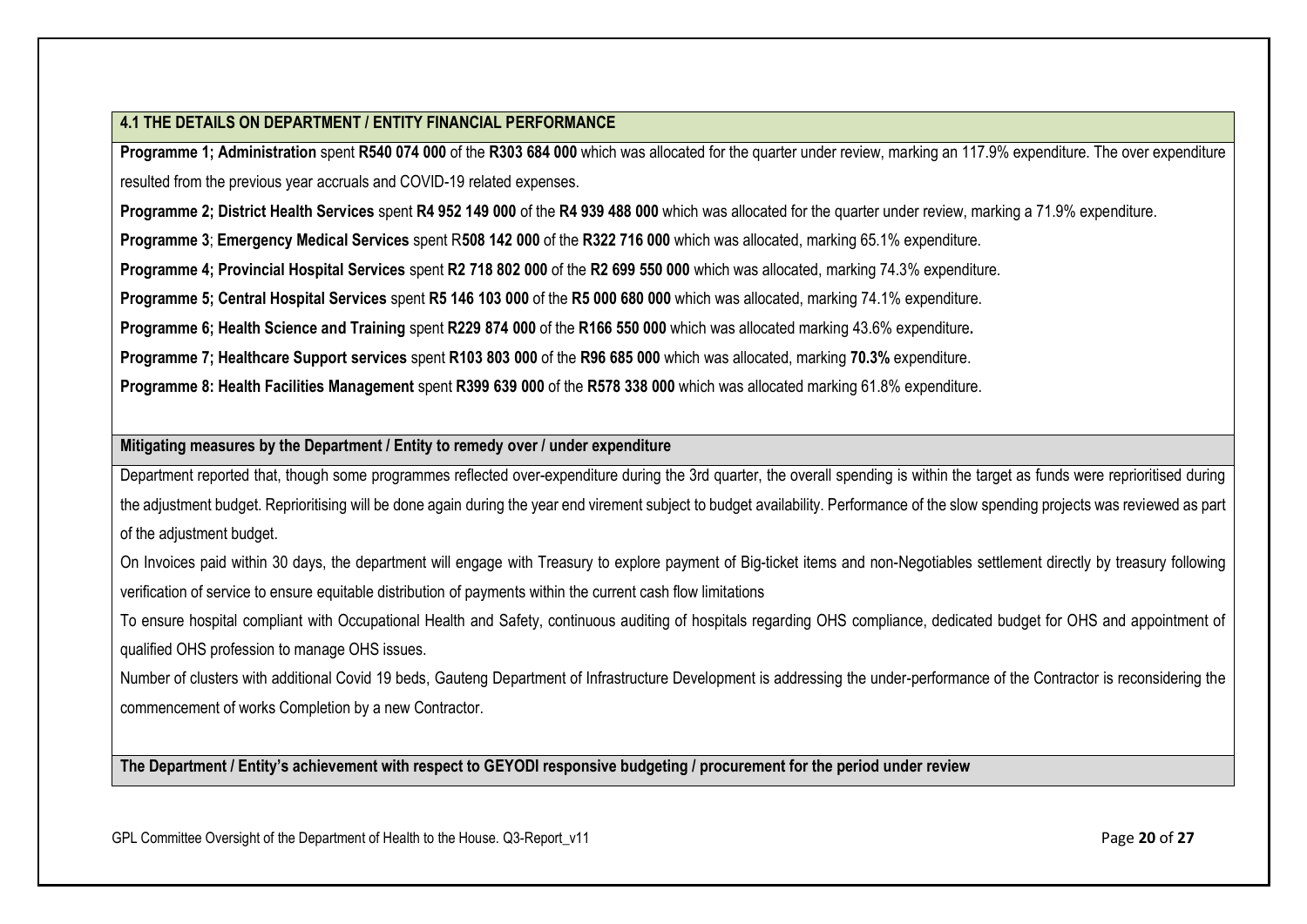### **4.1 THE DETAILS ON DEPARTMENT / ENTITY FINANCIAL PERFORMANCE**

The Department's achievement with respect to GEYODI was as follows: Number of Women at SMS positions (44.6%), total number of People Living with disabilities recruited in the

in the department, there was an addition of 92 which brings the total to 7.6% exceeding the target and total youth participation in the development programme is 1200.

**The Department / Entity's achievement with respect to township economy / SMME / local procurement for the period under review**

The Department reported that it had achieved 12% in this category. Noting a decline from 29% in the previous quarter.

**A summary for the period under review with respect to payment of service providers within 15-30 days**

The Department reported to have paid 22% invoices within 30 days in the quarter under review.

**A summary for the period under review with respect to fruitless, wasteful, and irregular expenditure**

The Department reported that it had incurred fruitless and wasteful expenditure of R995 000 reported to be on interest of litigation claims and R1 087 637 000 in irregular expenditure.

**A summary for the period under review with respect to efficiency / value for money in all SCM / procurement processes**

The Department has accruals from the previous financial year which are being paid in the current financial year

**A summary for the period under review with respect to reduction of fraud and corruption in all SCM / procurement processes**

No report was provided under this indicator.

**A summary for the period under review with respect to ongoing clean audits**

The Department obtained an unqualified report in the previous financial year

**A summary for the period under review with respect to spending on conditional grants (where applicable)**

No report was provided under this indicator

**Program / Sub Programme level financial performance**

**Programme 1; Administration spent R540 074 000 of the R303 684 000 which was allocated for the quarter under review, marking an 117.9% expenditure. The over**

**expenditure resulted from the previous year accruals and COVID-19 related expenses.** 

**Programme 2; District Health Services spent R4 952 149 000 of the R4 939 488 000 which was allocated for the quarter under review, marking a 71.9% expenditure.** 

**Programme 3; Emergency Medical Services spent R508 142 000 of the R322 716 000 which was allocated, marking 65.1% expenditure.** 

**Programme 4; Provincial Hospital Services spent R2 718 802 000 of the R2 699 550 000 which was allocated, marking 74.3% expenditure.**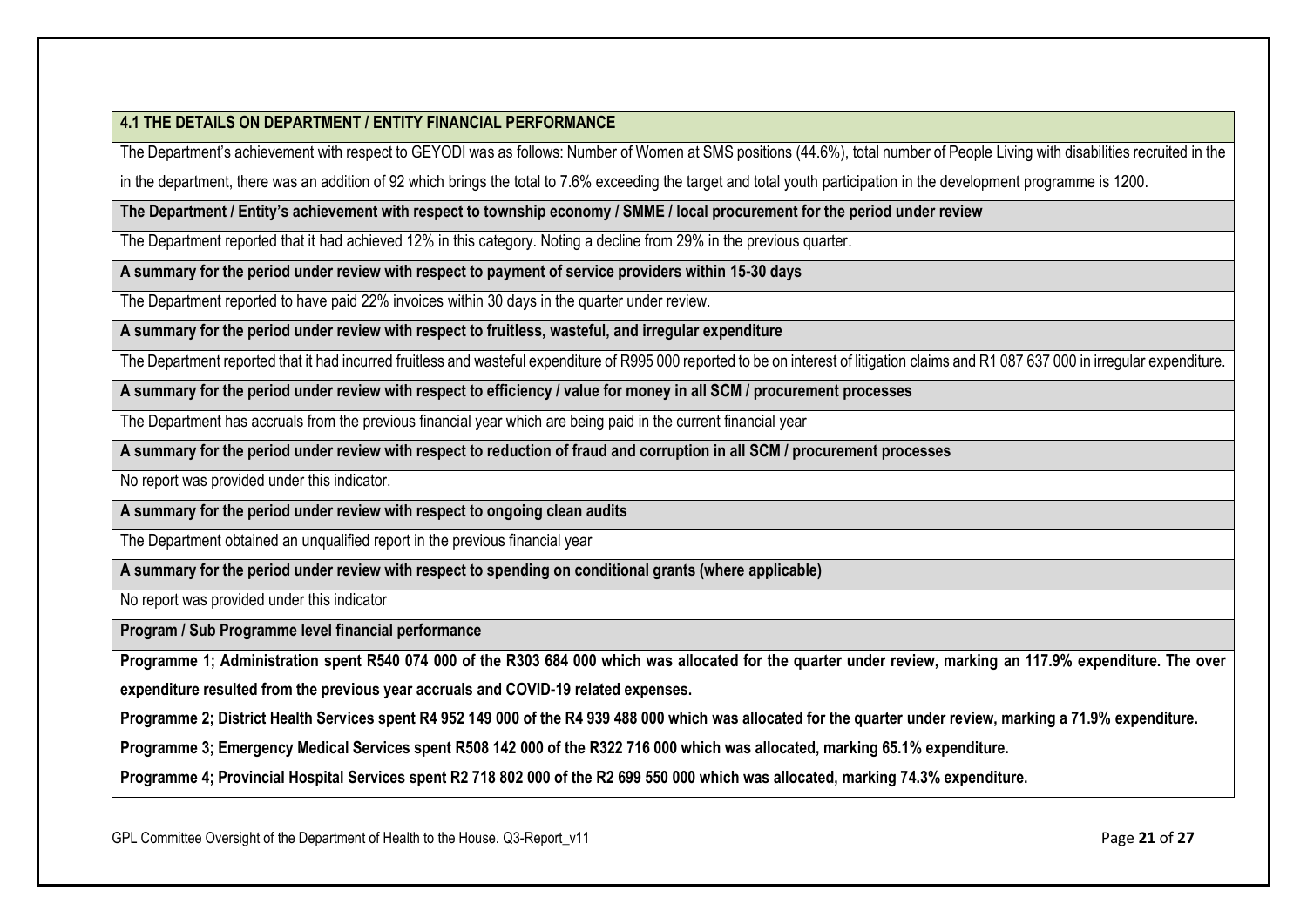## **4.1 THE DETAILS ON DEPARTMENT / ENTITY FINANCIAL PERFORMANCE**

**Programme 5; Central Hospital Services spent R5 146 103 000 of the R5 000 680 000 which was allocated, marking 74.1% expenditure.**

**Programme 6; Health Science and Training spent R229 874 000 of the R166 550 000 which was allocated marking 43.6% expenditure.** 

**Programme 7; Healthcare Support services spent R103 803 000 of the R96 685 000 which was allocated, marking 70.3% expenditure.** 

**Programme 8; Health Facilities Management spent R399 639 000 of the R578 338 000 which was allocated marking 61.8% expenditure**

## <span id="page-21-0"></span>**5. OVERSIGHT ON DEPARTMENT / ENTITY RESOLUTIONS AND PETITIONS MANAGEMENT**

| 5.1 THE DETAILS ON DEPARTMENT / ENTITY RESOLUTIONS MANAGEMENT                                                                                                    |                                                                                                         |  |  |
|------------------------------------------------------------------------------------------------------------------------------------------------------------------|---------------------------------------------------------------------------------------------------------|--|--|
| How many Responses / Actions to Resolutions were due by the Department /                                                                                         | With respect to all Resolutions that were due in the Quarter under review, how many                     |  |  |
| <b>Entity during the Quarter under review</b>                                                                                                                    | Resolutions have been successfully responded to by the Department / Entity                              |  |  |
| 26                                                                                                                                                               | The department has only responded to 9 resolutions on the 1 <sup>st</sup> and $2nd$ quarter and further |  |  |
|                                                                                                                                                                  | analysed by the committee.                                                                              |  |  |
| What is the Committees perception of the Quality and Timeliness of Department / Entity responses to Committee Resolutions                                        |                                                                                                         |  |  |
| The Department had not submitted responses which falls under the previous financial year hence the committee was not in a good position to analyse.              |                                                                                                         |  |  |
| With respect to the Resolutions / Action due during the Quarter under review but still overdue, what reasons have been provided by the Department / Entity [with |                                                                                                         |  |  |
| mitigating measures to submission]                                                                                                                               |                                                                                                         |  |  |
| The committee has made follow up and one report from the outstanding report has been submitted and will be analysed in the next quarter                          |                                                                                                         |  |  |
| 5.2 THE DETAILS ON DEPARTMENT / ENTITY PETITIONS MANAGEMENT                                                                                                      |                                                                                                         |  |  |
| How many Responses / Actions to Petitions due by the Department / Entity                                                                                         | With respect to all Petitions that were due in the Quarter under review, how many                       |  |  |
| during the Quarter under review                                                                                                                                  | Petitions have been successfully responded to by the Department / Entity                                |  |  |
| None                                                                                                                                                             | None                                                                                                    |  |  |
| What is the Committees perception of the Quality and Timeliness of Department / Entity responses to referred Petitions                                           |                                                                                                         |  |  |
| N/A                                                                                                                                                              |                                                                                                         |  |  |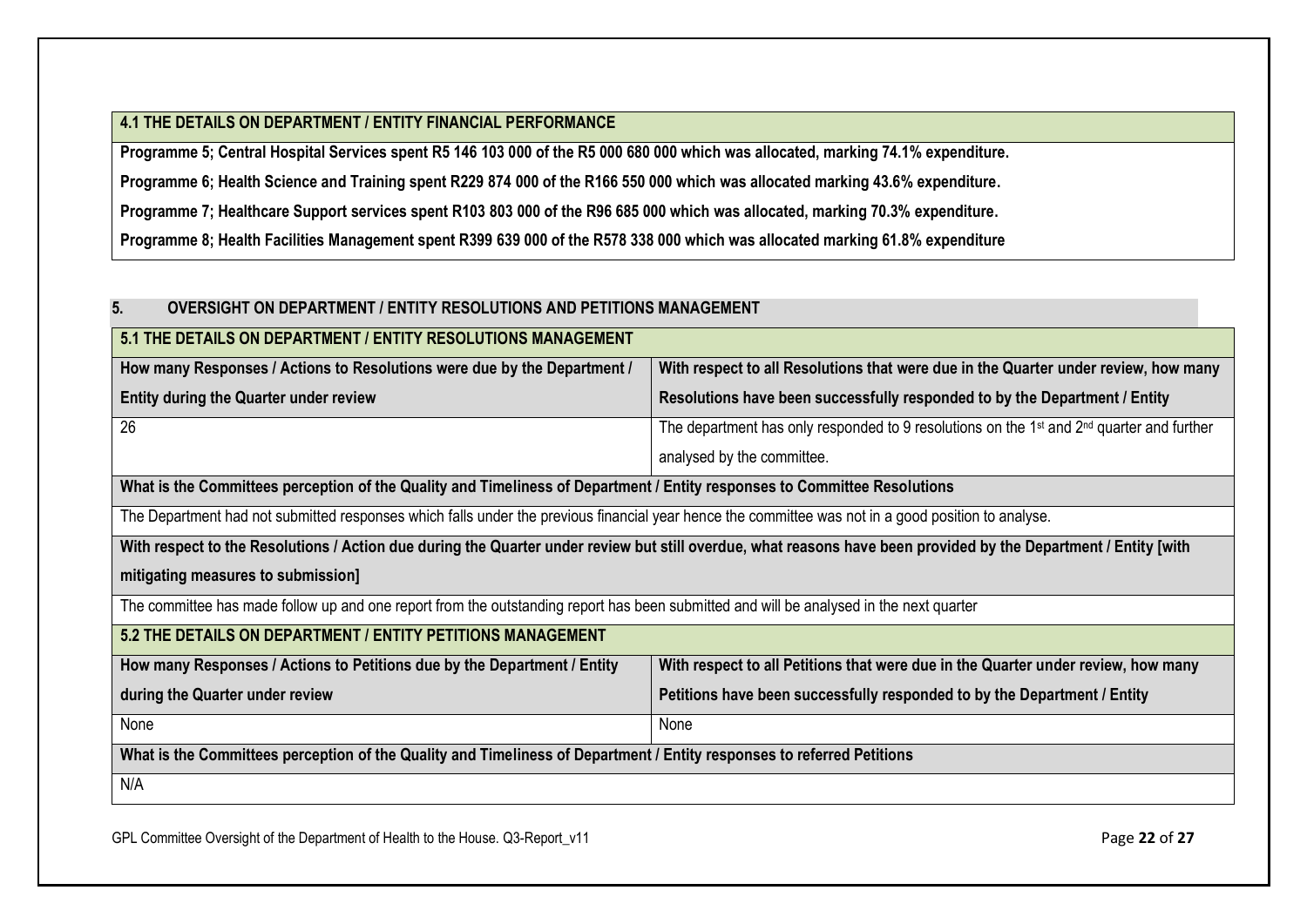With respect to the Petitions / Action due during the Quarter under review but not vet responded to by the Department / Entity, what reasons have been provided by **the Department / Entity [with mitigating measures to submission]**

None

## <span id="page-22-0"></span>**6. OVERSIGHT ON DEPARTMENT / ENTITY PUBLIC ENGAGEMENT**

## **6.1 THE DETAILS ON DEPARTMENT / ENTITY PUBLIC ENGAGEMENTS**

**The steps / measures the Department / Entity has taken to meaningfully involve the public / stakeholders in the course of its work / service delivery, during the period under review**

The department reported that it had conducted client outreach programmes on various programmes such as COVID-19 vaccine rollout across the province.

**Summary of Public Education programmes of the Department / Entity during the period under review**

The Department reported that several awareness sessions were conducted to educate communities on its programmes focusing more on educating on vaccine regime.

**Feedback sessions conducted by the Department / Entity during the period under review**

No feedback sessions were conducted during the period under review.

## <span id="page-22-1"></span>**7. OVERSIGHT ON INTERNATIONAL TREATISE / AGREEMENTS**

## **7.1 DETAILS ON IMPLEMENTATION OF INTERNATIONAL AGREEMENTS / TREATIES [Applicable only to OCPOL / OoP]**

N/A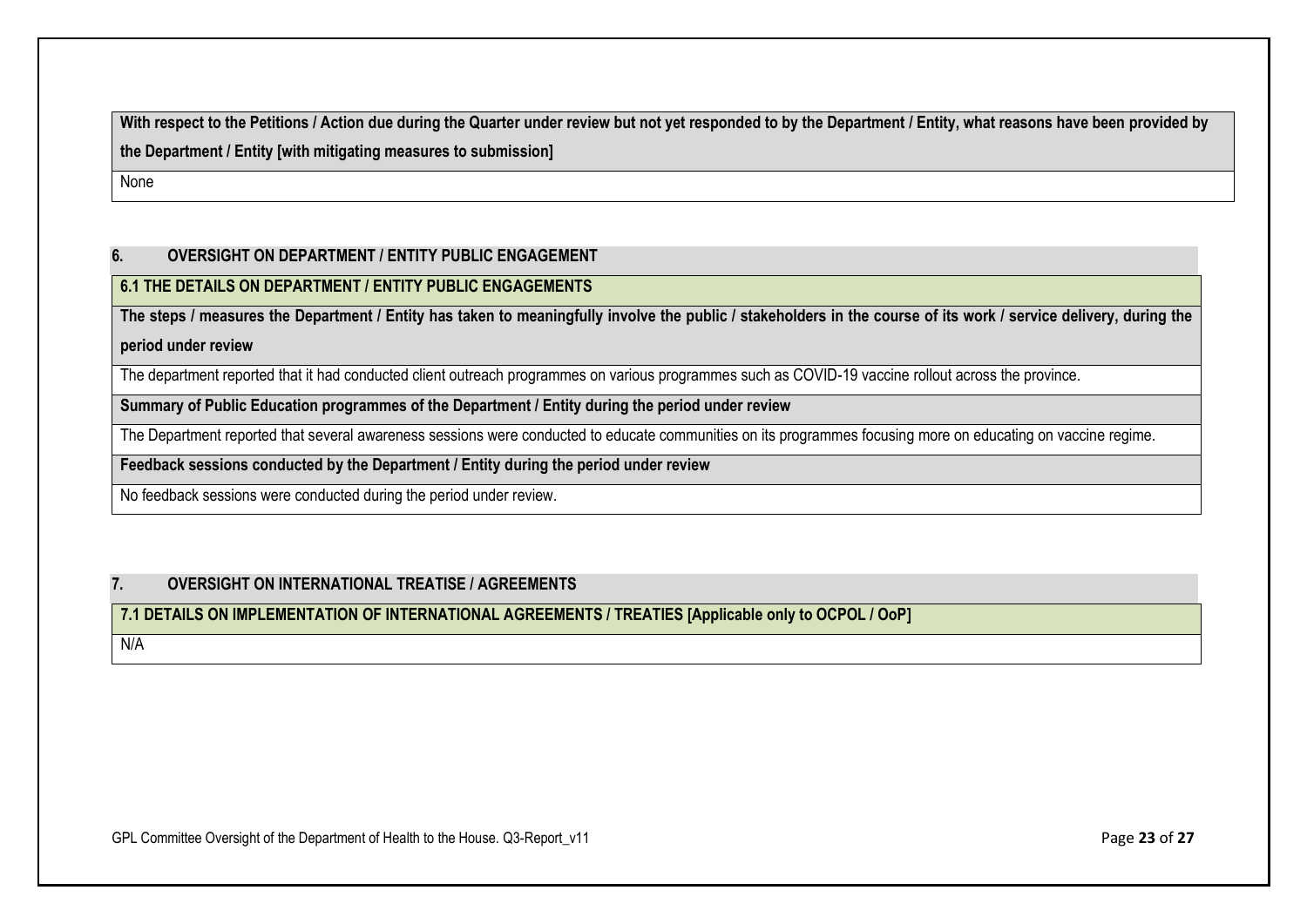#### <span id="page-23-0"></span>**8. OVERSIGHT ON DEPARTMENT / ENTITY GEYODI EMPOWERMENT**

## **8.1 DETAILS ON DEPARTMENT / ENTITY GEYODI EMPOWERMENT**

The Department reported that the Number of Women at SMS positions (44.6%), total number of People Living with disabilities recruited in the department, an addition of 92 bringing to a total percentage of 7.6% exceeding the target and total youth participation in the development programme is 1200.

## <span id="page-23-1"></span>**9. OVERSIGHT ON DEPARTMENT / ENTITY COMPLIANCE WITH FIDUCIARY REQUIREMENTS**

| 9.1 DETAILS ON DEPARTMENT / ENTITY COMPLIANCE WITH FIDUCIARY REQUIREMENTS |                                                                                                                             |  |
|---------------------------------------------------------------------------|-----------------------------------------------------------------------------------------------------------------------------|--|
| <b>GPL</b>                                                                | The Department does not fully comply with the requirements of the GPL in submitting reports, responses to house             |  |
|                                                                           | resolutions, petitions and any other information required. The committee is still noting outstanding House Resolutions from |  |
|                                                                           | the previous financial year.                                                                                                |  |
| <b>Auditor General (AGSA)</b>                                             | The Department was compliant with the AGSA requirements when submitting financial statements and any other                  |  |
|                                                                           | information required by the office.                                                                                         |  |
| <b>Public Service Commission (PSC)</b>                                    | The Department is compliant with PSC and responsive with the recommendation made, update reporting is provided to the       |  |
|                                                                           | committee for monitoring                                                                                                    |  |
| Compliance<br>fiduciary<br>with<br>relevant                               | The Department does not seem to fully comply with the requirements of the PFMA in its financial expenditure. This was       |  |
| Legislation [e.g., PFMA]                                                  | because the Department's spending was either significantly above or below the acceptable spending percentage.               |  |

GPL Committee Oversight of the Department of Health to the House. Q3-Report\_v11 **Page 24** of **27** Page 24 of **27**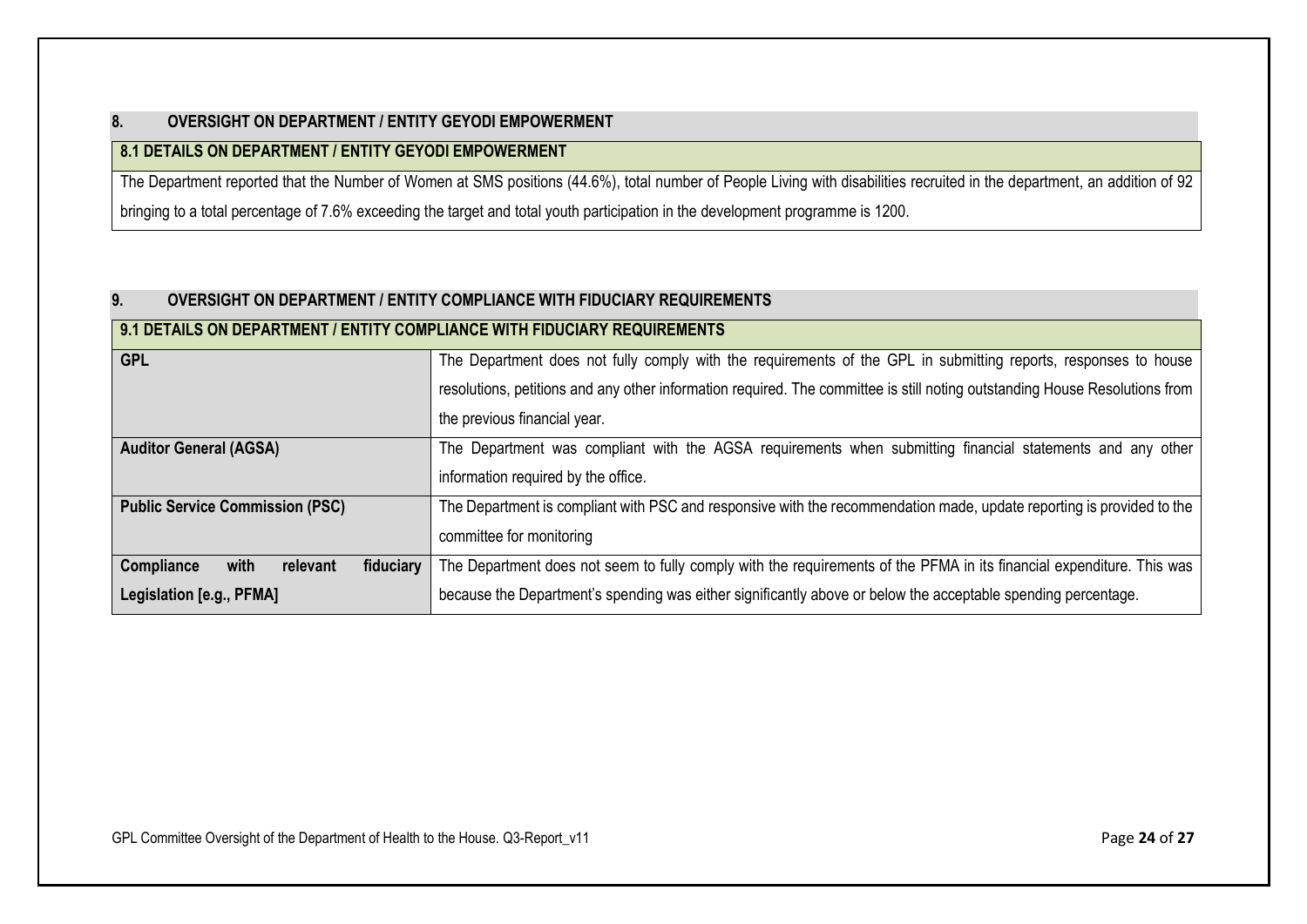<span id="page-24-0"></span>

| 10.<br><b>OVERSIGHTS ON A CAPACITATED PUBLIC SERVICE</b>                                                                                        |
|-------------------------------------------------------------------------------------------------------------------------------------------------|
| 10.1 THE DETAILS ON A CAPACITATED DEPARTMENT / ENTITY                                                                                           |
| Detailed information on the current vacancies (at all staff levels)                                                                             |
| The department reported 12663 current vacancies                                                                                                 |
| <b>Current vacancy rate</b>                                                                                                                     |
| 8%                                                                                                                                              |
| <b>Current acting positions (at all Staff levels)</b>                                                                                           |
| 20                                                                                                                                              |
| Terminations during the period under review                                                                                                     |
| 3516                                                                                                                                            |
| New appointments during the period under review                                                                                                 |
| 2148                                                                                                                                            |
| Detailed information on the GEYODI / HDI empowerment for the period under review                                                                |
| The Department reported a 44.6% appointment of women in senior management positions and additional 92 recruitment of persons with disabilities. |
| Detailed information on any suspensions for the period under review                                                                             |
| None                                                                                                                                            |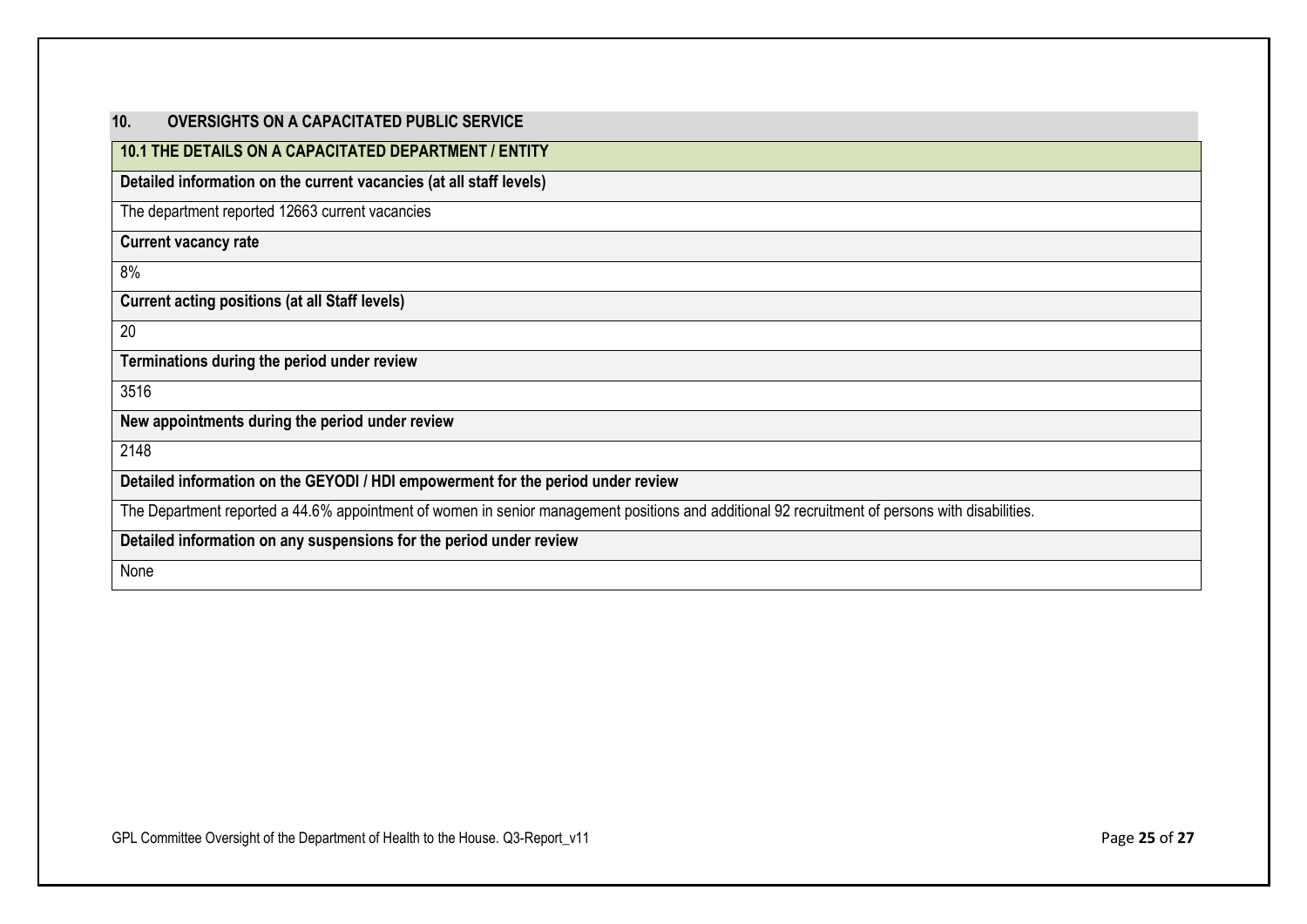### <span id="page-25-0"></span>**11. OVERSIGHT ON ANY OTHER COMMITTEE FOCUS AREA**

## **11.1 THE DETAILS ON ANY OTHER COMMITTEE FOCUS AREA**

*Any other area of Department / Entity performance with respect to its Quarter Report that the Committee wishes to report on, which is not already included in any of the above Focus Areas.*

On the ICT rollout across facilities, the performance is as follows: LAN Infrastructure installation 100% complete across the targeted 33 CHCs to enable implementation of HIS and PACS, no hospitals had implemented an integrated information system and 6 CHCs are currently implementing HIS and roll-out could not commence as planned due to delays in acquisition of end user devices by December 2021

#### <span id="page-25-1"></span>**12. COMMITTEE FINDINGS / CONCERNS**

## **12.1 DETAILED COMMITTEE FINDINGS / CONCERNS**

i. The Committee is concerned with the continuous in-efficiencies in Supply Chain Management

ii. The Committee is concerned with the poor and declining performance in payment of invoices within 30 days further impacting on service rendered by suppliers

iii. No improvement in the data system and further impacting on the proper reporting

#### <span id="page-25-2"></span>**13. PROPOSED COMMITTEE RECOMMENDATIONS**

## **13.1 DETAILED COMMITTEE RECOMMENDATIONS**

**Based on the information set out herein-above as well as the Committee Concerns, the Committee therefore recommends as follows:**

| <b>Ref Number</b> | Recommendation                                                                             | Type of response expected | Due Date      |
|-------------------|--------------------------------------------------------------------------------------------|---------------------------|---------------|
| COH / Q3PR/001    | The department should ensure that all the procurement gaps and challenges are              | Written Response          | 29 April 2022 |
|                   | addressed further ensuring that all outstanding projects are prioritised, and project plan |                           |               |
|                   | should be submitted to the committee for proper monitoring                                 |                           |               |

GPL Committee Oversight of the Department of Health to the House. Q3-Report\_v11 **Page 26** of **27**